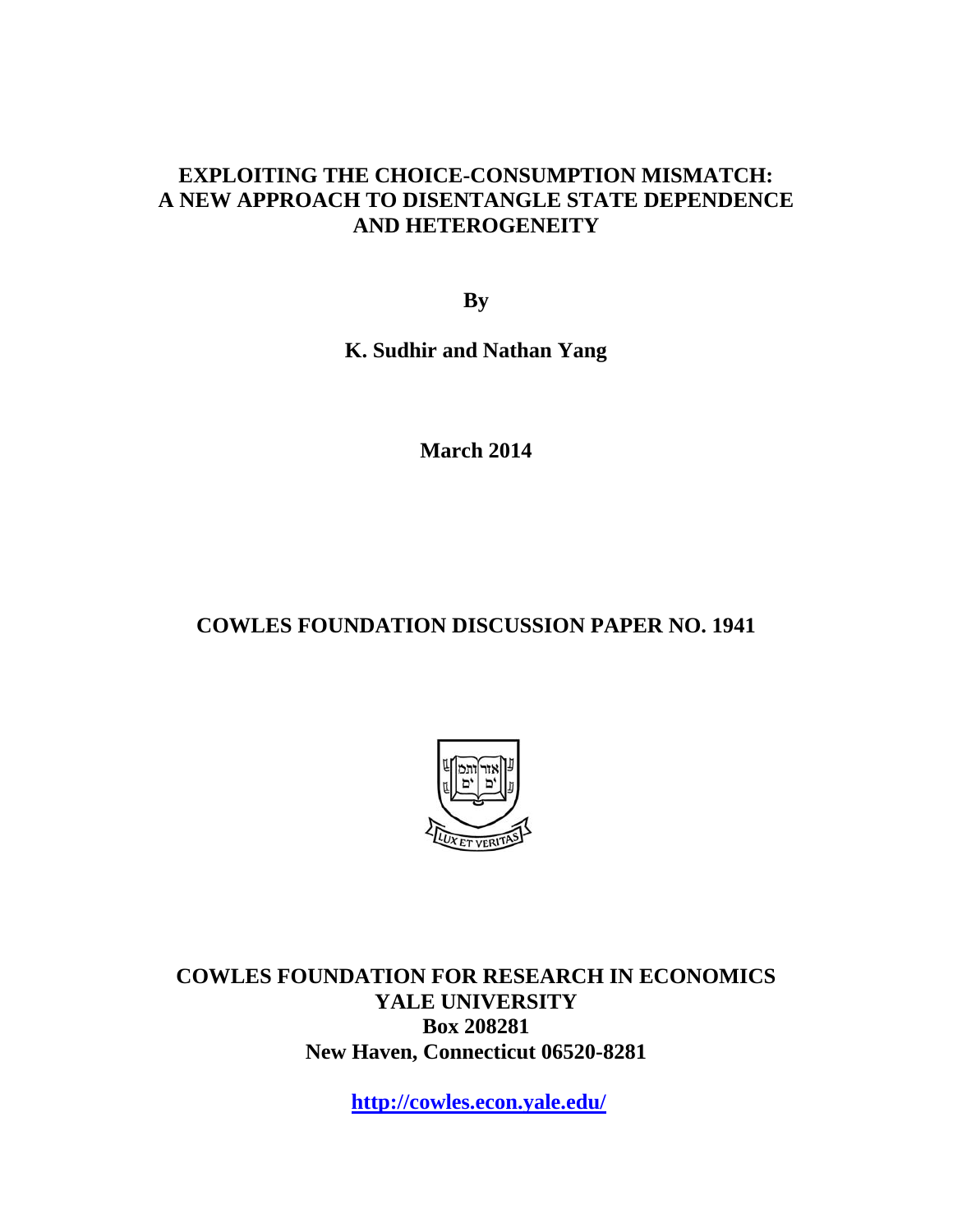# Exploiting the Choice-Consumption Mismatch: A New Approach to Disentangle State Dependence and Heterogeneity<sup>1</sup>

K. Sudhir<sup>2</sup> Nathan Yang<sup>3</sup>

March 12, 2014

#### Abstract

This paper offers a new identification strategy for disentangling structural state dependence from unobserved heterogeneity in preferences. Our strategy exploits market environments where there is a choice-consumption mismatch. We first demonstrate the effectiveness of our identification strategy in obtaining unbiased state dependence estimates via Monte Carlo analysis and highlight its superiority relative to the extant choice-set variation based approach. In an empirical application that uses data of repeat transactions from the car rental industry, we find evidence of structural state dependence, but show that state dependence effects may be overstated without exploiting the choice-consumption mismatches that materialize through free upgrades.

Keywords: Consumer dynamics; Heterogeneity; Quasi-experiment econometrics; Service industry; State dependence.

<sup>2</sup> Yale School of Management, email: ksudhir@yale.edu.

 $\overline{\phantom{a}}$ 

<sup>&</sup>lt;sup>1</sup> We are grateful to the Wharton Customer Analytics Initiative and an international car rental company for access to the data used for our empirical application.

<sup>&</sup>lt;sup>3</sup> Yale School of Management, email: [nathan.yang@yale.edu.](mailto:nathan.yang@yale.edu)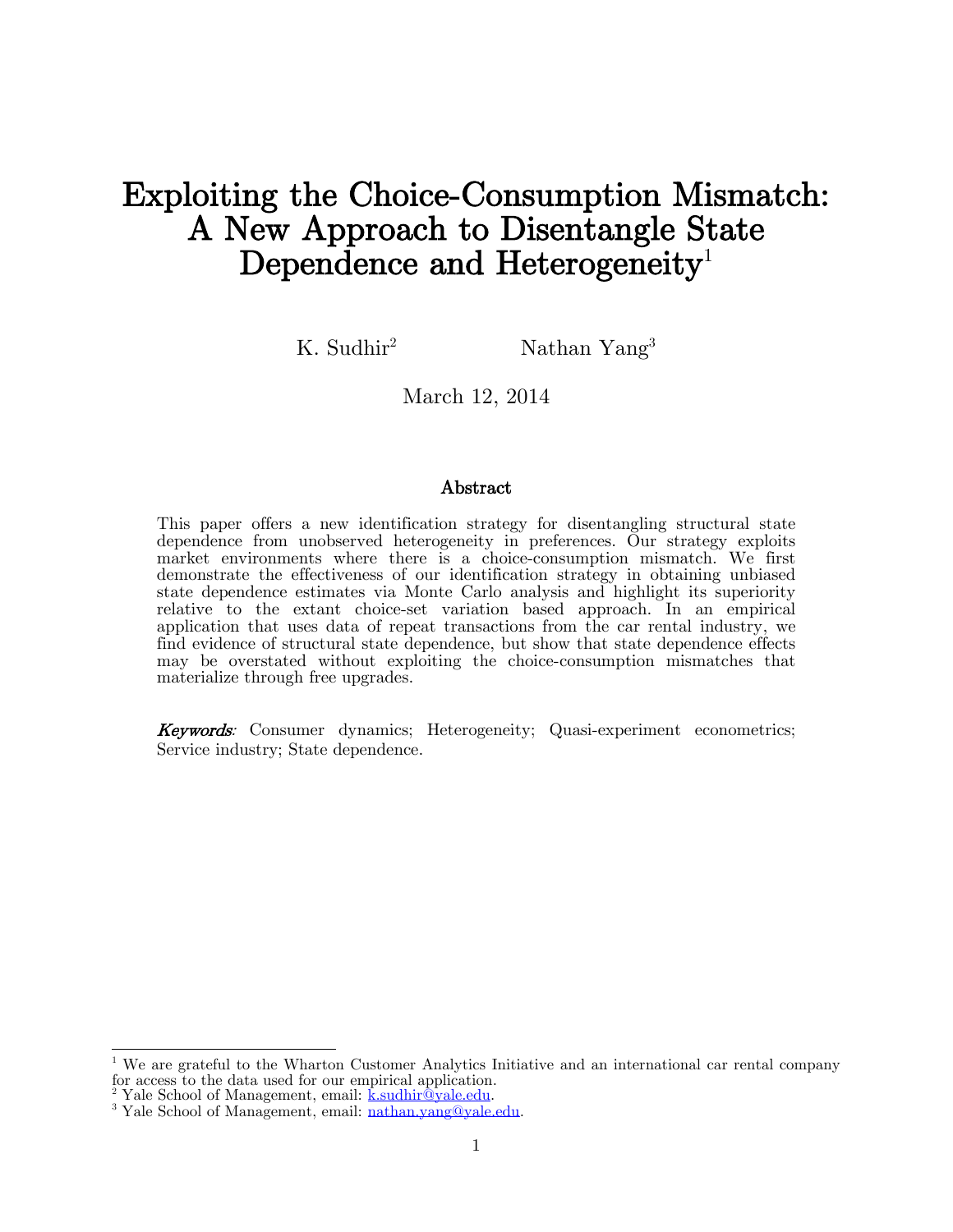## 1 Introduction

Consumer choice shows remarkable stickiness across time. The stickiness may be due to persistent unobserved heterogeneity---preferences that differ across consumers but remain stable with consumers over time; or due to state dependence---a consumer's current choice drives the higher likelihood of the same choice in the future.<sup>4</sup> Disentangling state dependence from heterogeneity has been a major challenge in the literature since Heckman (1981) highlighted the confounding nature of structural state dependence and persistent unobserved heterogeneity. The key takeaway is that not adequately accounting for heterogeneity can exaggerate the estimated level of state dependence. This is not merely an econometric quibble; disentangling these two sources of stickiness in choice across time is important in developing dynamically optimal policies. For example, the optimality of policies pertaining to advertising (e.g., Dube, Hitsch, and Manchanda, 2005; Freimer and Horsky, 2012; Mahajan and Muller, 1986), consumer finance (e.g., Barone, Felici, and Pagnini, 2011; Israel, 2005a, 2005b), federal procurement (e.g., Greenstein, 1993), health (e.g., Arcidiacono, Khwaja, and Ouyang, 2012; Handel, 2013; Iizuka, 2012; Janakiraman et. al., 2008; Naik and Moore, 1996), housing (e.g., Moon and Stotsky, 1993), labor (e.g., Biewen, 2009; Coelli, Green, and Warbuton, 2007; Heckman, 1981; Hyslop, 1999; Prowse, 2012), and pricing (e.g., Che, Sudhir, and Seetharaman, 2007; Cosguner, Chan, and Seetharaman, 2012; Dube et. al., 2008; Dube, Hitsch, and Rossi, 2009, 2010; Pavlidis and Ellickson, 2012) are crucially dependent on whether structural state dependence or heterogeneity drives stickiness in choice.

The literature has thus far relied on a combination of functional form assumptions about the nature of heterogeneity and choice set variation across time to disentangle unobserved heterogeneity and state dependence. Early on, researchers highlighted the

 $\overline{\phantom{a}}$ <sup>4</sup> Some economic mechanisms behind structural state dependence may include consideration set formation, switching costs, and/or learning.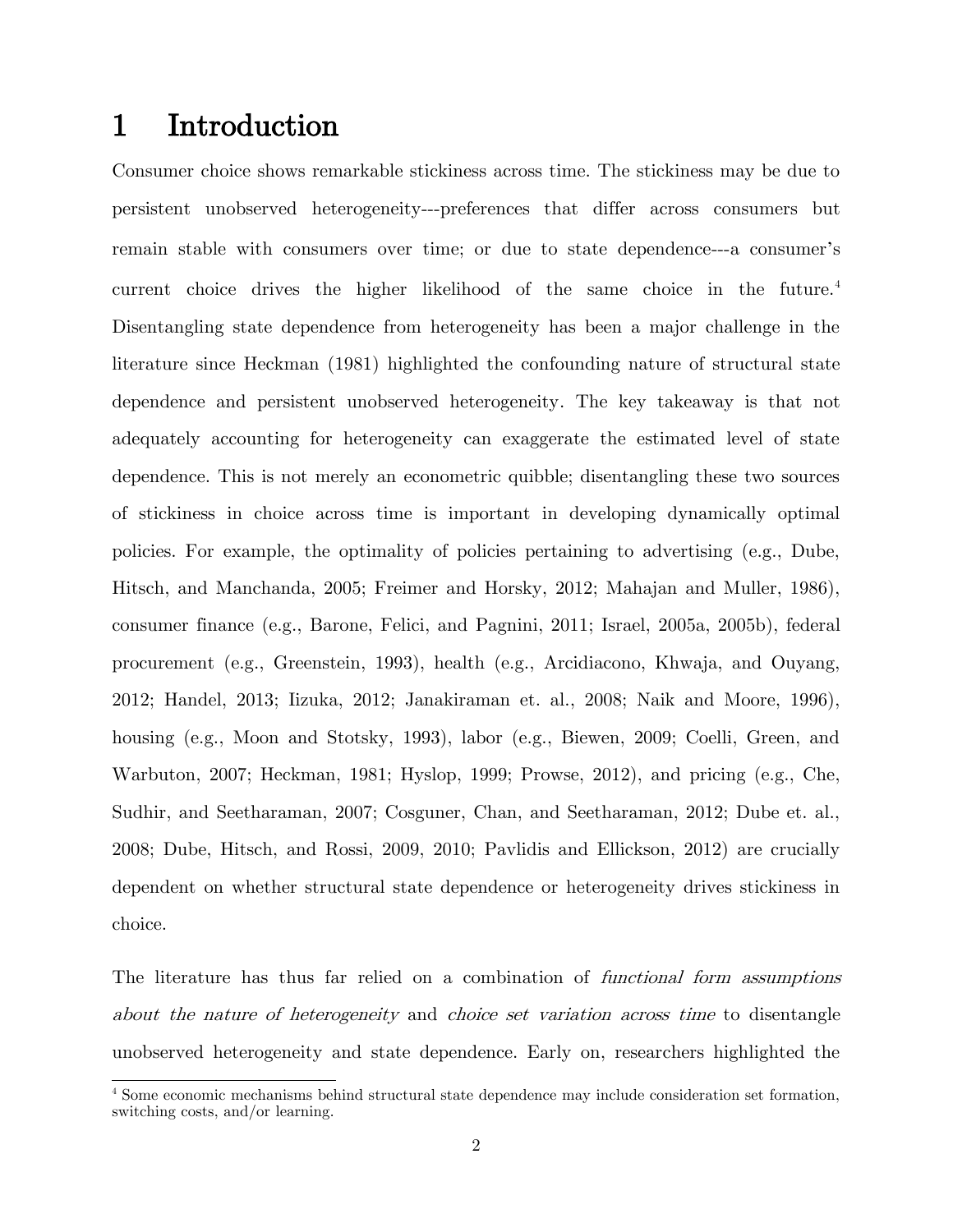role of functional form assumptions on the structure of unobserved heterogeneity, that permitted them to numerically integrate out the effect of unobserved heterogeneity on choice behavior using simulation-based econometric methods (Arcidiacono, Khwaja, and Ouyang, 2012; Erdem and Sun, 2001; Hyslop, 1999; Iizuka, 2012; Keane, 1997; Prowse, 2012; Seetharaman, 2004), and attribute the residual stickiness in choice behavior to state dependence.<sup>5</sup> Scholars continue to increase the level of flexibility they allow in the functional forms (Dube, Hitsch, and Rossi, 2010; Honore and Kyriazidou, 2000; Moon and Stotsky, 1993), to limit the possibility that a lack of adequate accommodation of heterogeneity does not lead to exaggerated estimates of state dependence. In recent years, researchers in industrial organization and marketing have highlighted the importance of choice set variation over time as an essential ingredient of the disentangling strategy, beyond the functional form assumptions on unobserved heterogeneity. The choice set variation can occur in the form of changes in price (e.g., Dube, Hitsch, and Rossi, 2010), advertising (e.g., Terui, Ban, and Allenby, 2011), availability of alternatives (e.g., Goldfarb, 2006b), or decision context (e.g., Thomadsen, 2012). Some scholars have augmented data to include some forms of observable heterogeneity either in the form of household demographics (e.g., Goldfarb, 2006a; Gupta, Chintagunta, and Wittink, 1997; Paulson, 2011, 2012) or through direct surveys of preferences (e.g., Shin, Misra, and Horsky, 2012), but how much residual unobserved heterogeneity remains beyond these observable controls remains an issue. Thus, despite the large volume of literature on the topic, this identification challenge still remains an open area of research, because existing methods are unable to fully disentangle unobserved heterogeneity from state dependence.

In this paper, we introduce a new identification strategy to disentangle state dependence and unobserved heterogeneity through only revealed preference data via exclusion

 $\overline{a}$ 

<sup>&</sup>lt;sup>5</sup> Furthermore, researchers have also uncovered variety seeking in choice as a form of "negative" state dependence (Chintagunta, 1998, 1999; McAlister, 1982) in certain market settings.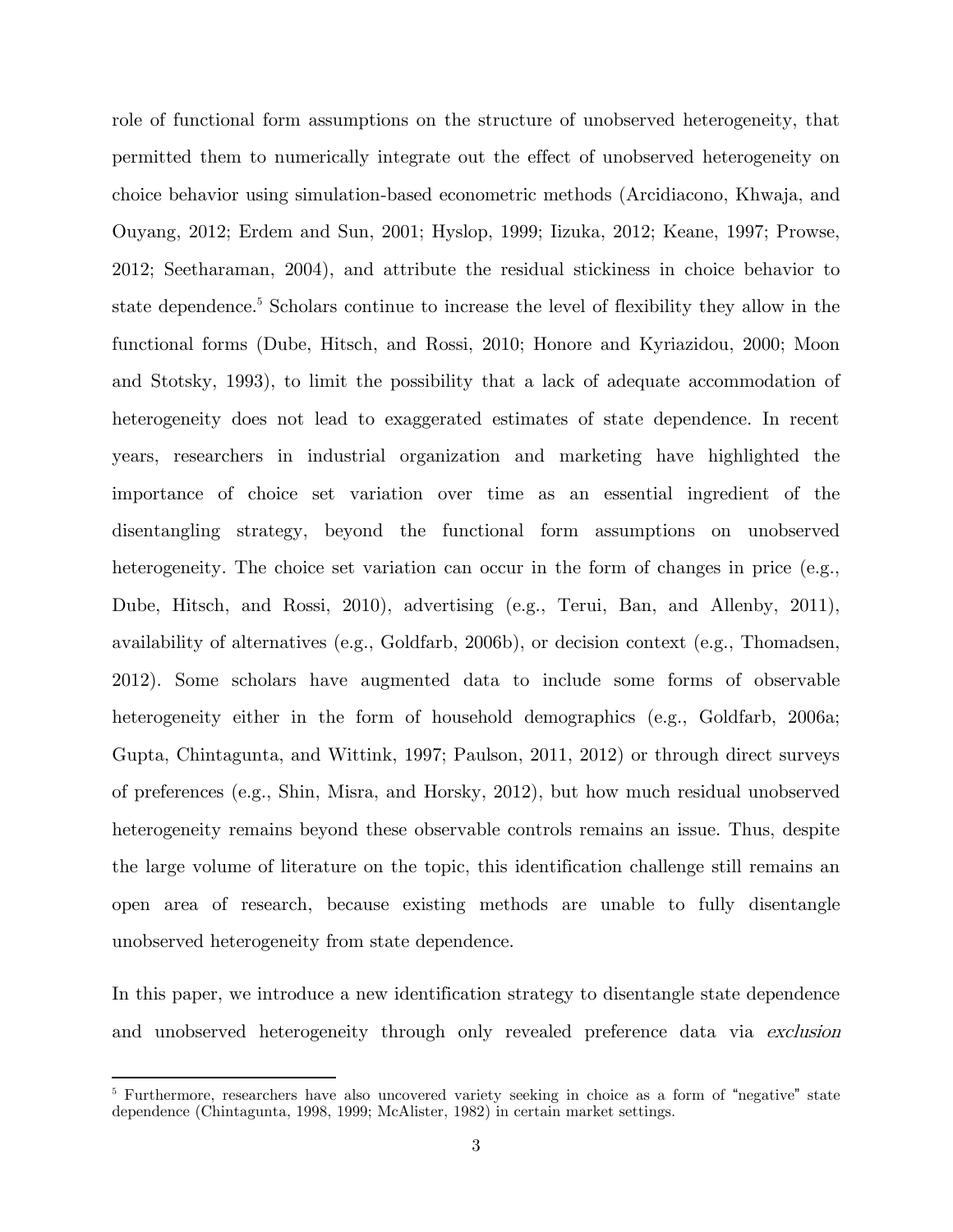restrictions that arise in market environments where a consumer's choice may not match their consumption. Consider the following setting in the context of rental cars; Customers make reservations for a car ahead of time; but when they arrive to pick up the car, the reserved car might be out of stock, and therefore the customer may be offered a free upgrade to a different car at no additional cost. Such upgrades due to inventory shortages are common in many settings (Biyalogorsky et. al., 1999, 2005; Wangenheim and Bayon, 2007), leading to a mismatch between choice and consumption. As in the past literature, choice is affected by preferences and state dependence, but the consumption based on upgrades only affects state dependence; thus providing an exclusion restriction necessary to disentangle state dependence from heterogeneity.

The choice-consumption mismatch can occur in other situations. For instance, free samples may induce customers to consume products they had initially chosen not to try (Bawa and Shoemaker, 2004; Cabral, 2012; Halbheer et. al., 2013; Pauwels and Weiss, 2008; Scott, 1976). Stock-outs in online retail would force customers to consume alternatives if the item they originally clicked on is no longer available (Anupindi, Dada, and Gupta, 1998; Bruno and Vilcassim, 2008; Conlon and Mortimer, 2010, 2013; Diels, Wiebach, and Hildebrandt, 2013; Jing and Lewis, 2011; Musalem et. al., 2010). When customers make purchases with e-commerce retailers, errors in shipped purchases present lead to consumption of products, they were not originally ordered (Collier and Bienstock, 2006a; Collier and Bienstock, 2006b; Gregg and Scott, 2008; Vaidyanathan and Devaraj, 2008). Finally, product recalls force customers to cease the use of originally purchased items in favor of alternatives offered by the firm (Freedman, Kearney, and Lederman, 2012; Haunschild and Rhee, 2004; Marsh, Schroeder, and Mintert, 2006; Van Heerde, Helsen, and Dekimpe, 2007). There are two common characteristics across these examples. First, it is feasible in all of these examples to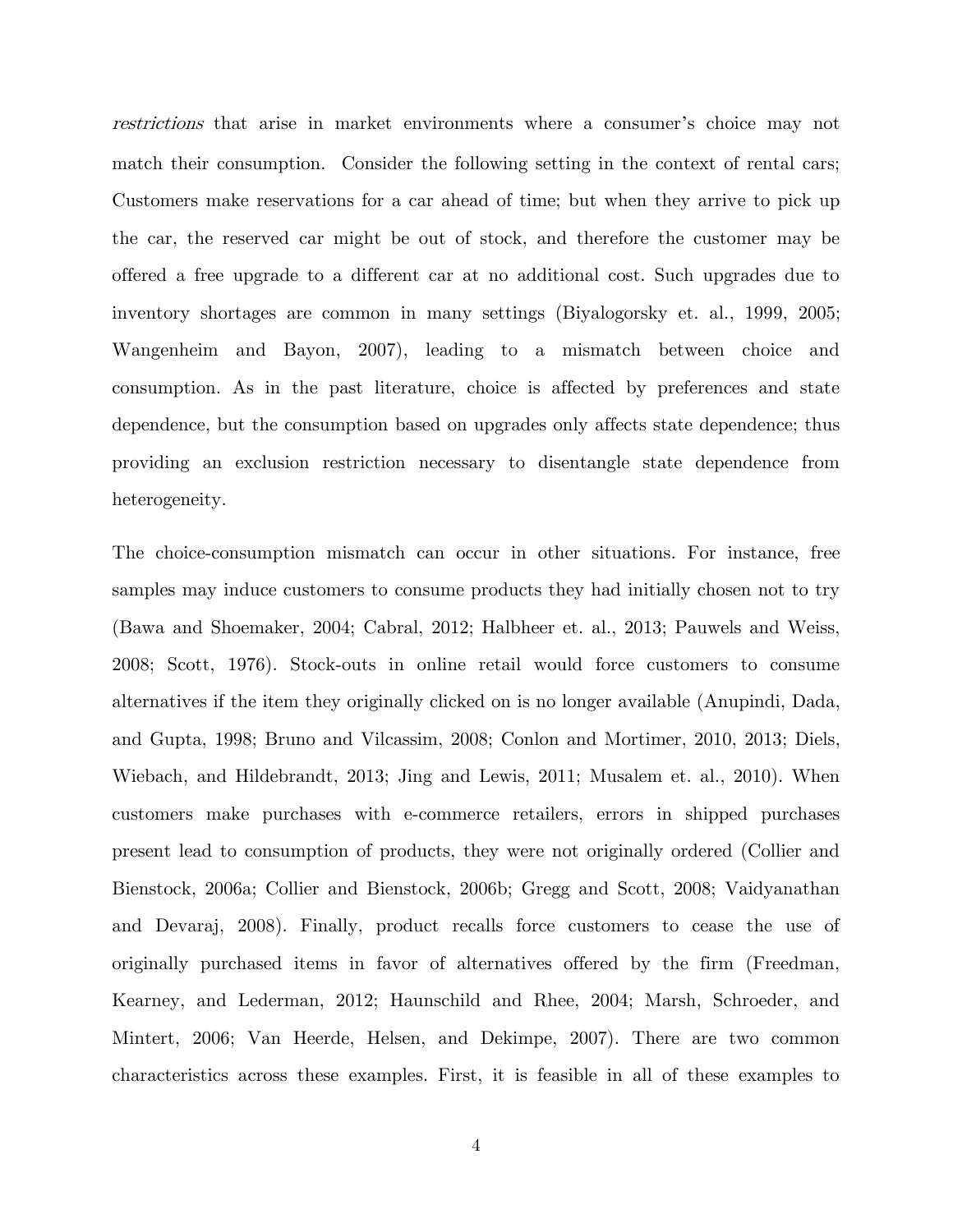collect first data on choice before the consumption occurs (e.g., reservations for services, items to be or already checked-out in shopping cart). Second, consumption is shifted in ways that need not be correlated with unobserved preferences.

We begin by providing a heuristic proof of why choice-consumption mismatches help disentangle state dependence and heterogeneity, and why it is superior to the traditional strategy of using choice set variation in combination with rich functional forms to accommodate unobserved heterogeneity. We then demonstrate its effectiveness through a Monte Carlo analysis, where we simulate data consistent with a simple multinomial choice model with both persistent unobserved heterogeneity and structural state dependence, accommodating choice set variation and choice-consumption mismatches. Estimates from our simulated datasets show that choice set variation does help reduce the upward bias, but not as well as the choice-consumption mismatch data. Further unlike choice-consumption mismatches, choice set variation does not completely debias the state dependence parameter.

We then perform an empirical analysis using repeat transactions data from the car rental service industry. Free upgrades driven by inventory shortages are a common occurrence in the industry; therefore this data allows us to exploit mismatch between choice and consumption. Our analysis of the upgrading propensity indicates that upgrades are more likely to occur when the car class a customer has chosen is in short supply---i.e., real time supply conditions at the point of consumption drive the upgrading propensity for a customer independent of customer and rental trip characteristics, providing us an exogenous source of variation in consumption that is independent of customer preferences.

Our estimates of a model of customer car class choice exploiting the choice-consumption mismatch strategy to disentangle state dependence from heterogeneity confirms that structural state dependence is indeed prevalent among consumers. Further, our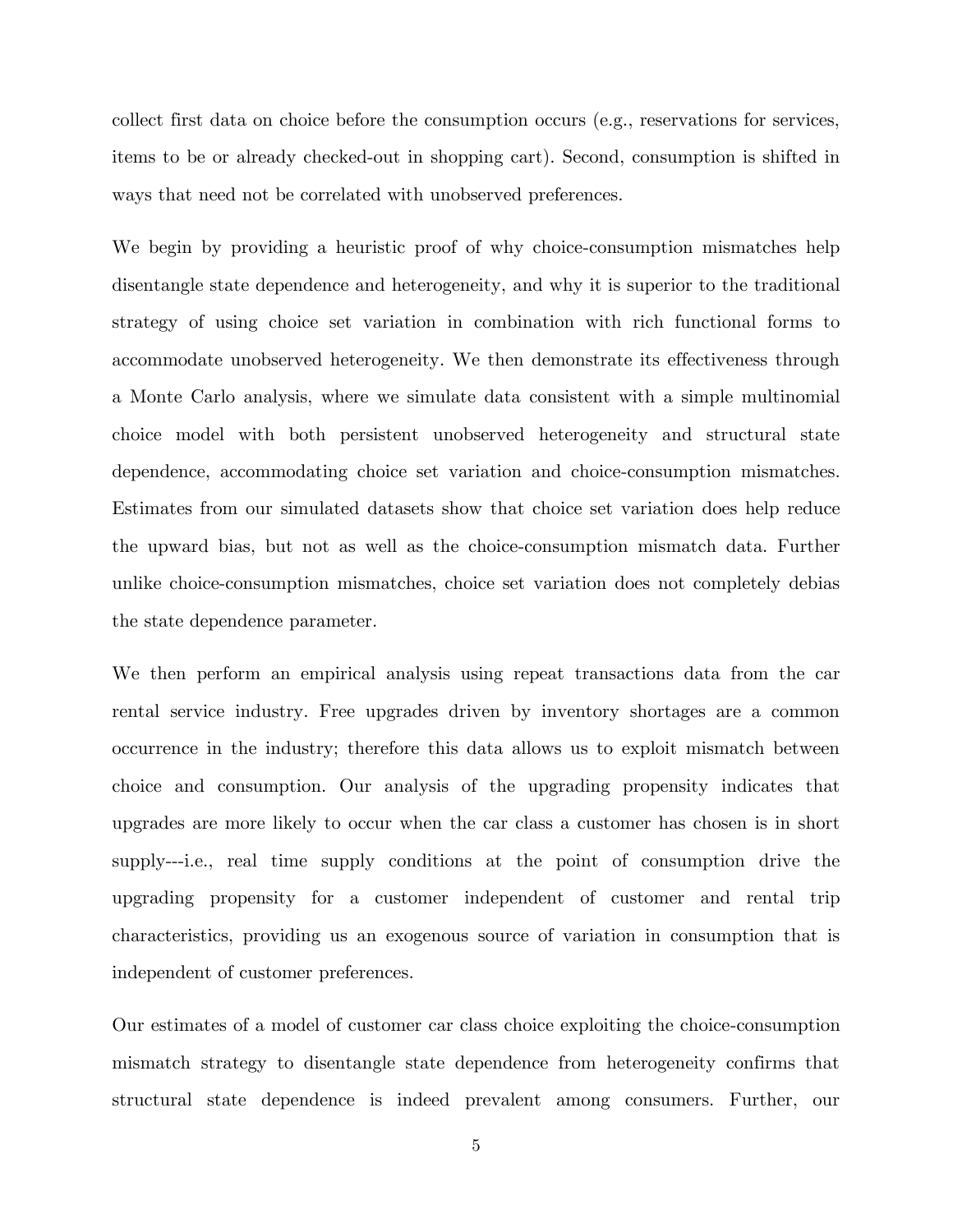simulation analysis confirms that the state dependence estimates are exaggerated without the choice-consumption mismatch data. The estimated level of state dependence is higher when we ignore households that have received free upgrades.

We later use the model estimates to perform counterfactual simulations to study the impact of implementing free upgrade policies. We find that due to our estimated level of state dependence an upgrade to a higher margin better class has long-term positive effects on revenue, in that consumers rent from the higher class in the future. To highlight potential confounding effects of unobserved heterogeneity, we show that these increases in revenue are estimated to be markedly larger than what is true when state dependence is inferred based on the sub-sample of households that did not receive upgrades and for whom therefore estimates of state dependence are exaggerated due to the confound with heterogeneity.

### 2 Related Literature

Functional form assumptions and choice set variation are commonly exploited in research about state dependence (Ackerberg, 2003; Erdem and Keane, 1996; Erdem and Sun, 2001; Keane, 1997; Osborne, 2010; Seetharaman, 2004). However, there remain concerns about the validity of such assumptions. For instance, Paulson (2011) argues that simulation-based estimation procedures rely too heavily on correctly specifying the structure of unobserved heterogeneity. Dube, Hitsch, and Rossi (2010) relax these functional form assumptions and offer a semi-parametric approach to flexibly account for heterogeneity in order to disentangle state dependence and unobserved heterogeneity. To aid in their identification, the authors exploit variation in price discounts as a means to vary choice sets. In a similar manner as price discounts, Goldfarb (2006b) exploits variation in choice sets<sup>11</sup> of online portals due to exogenous

 $\overline{\phantom{a}}$ <sup>11</sup> Although Bruno and Vilcassim (2008) do not study long-run effects, variation in retail stock-outs may be applied in a similar manner as Goldfarb (2006b).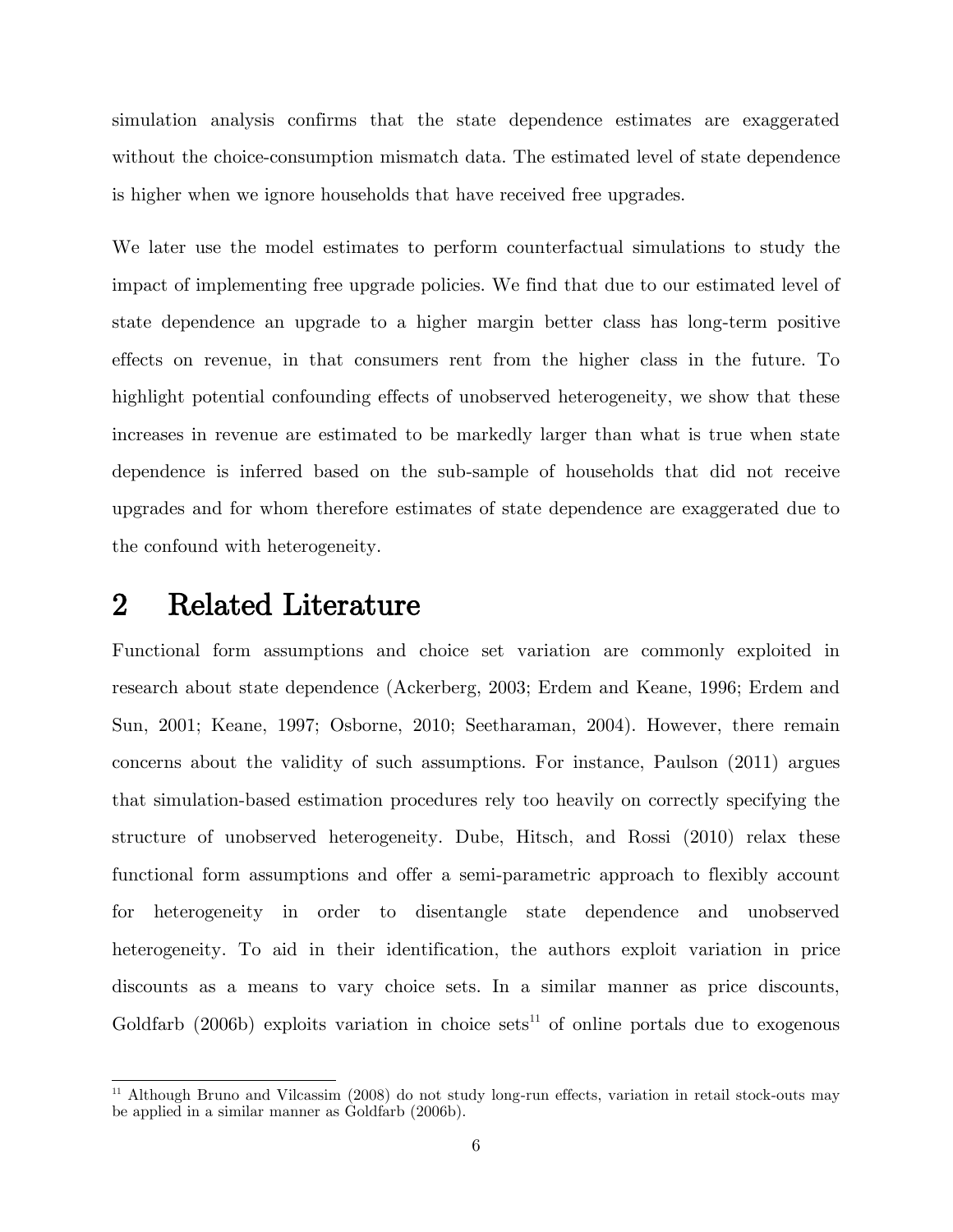changes in availability following denial of service attacks, Handel (2013) uses a change to insurance provision, Thomadsen (2012) uses variation in store choice, and Liu, Derdenger, and Sun (2013) exploit differences in compatibility between various base products and add-ons that affect the choice set for purchasing add-ons.

Paulson (2012) argues that price promotions alone may not induce enough variation in choice sets to facilitate the disentangling of state dependence from heterogeneity. The main issue is that past purchase decisions are always going to be functions of unobserved heterogeneity; to truly disentangle state dependence the variation in choice sets need to be sufficiently large to induce purchases that would not have been made otherwise. Her suggestion is to supplement choice set variation in prices with demographic and/or survey data. For instance, Shin, Misra, and Horsky (2012), and Pavlidis and Ellickson (2012) use supplementary survey response data, while Goldfarb (2006a) and Gupta, Chintagunta, and Wittink (1997) incorporate household-specific heterogeneity using demographic data. Regardless of how well this additional information generates variation in choice sets, the core issue that Paulson (2012) brought up remains, as past decisions are still affected by unobserved heterogeneity. It is this core identification problem that our new exclusion restriction based approach addresses by exploiting mismatches between choice and actual consumption.

## 3 Identification of State Dependence

### 3.1 Model and Identification Problem

In this section, we introduce and implement a Monte Carlo simulation exercise to demonstrate the identification power of forced substitution via mismatches between choice and consumption. These simulations are meant to illustrate that mismatches help reduce the positive bias of inferred structural state dependence.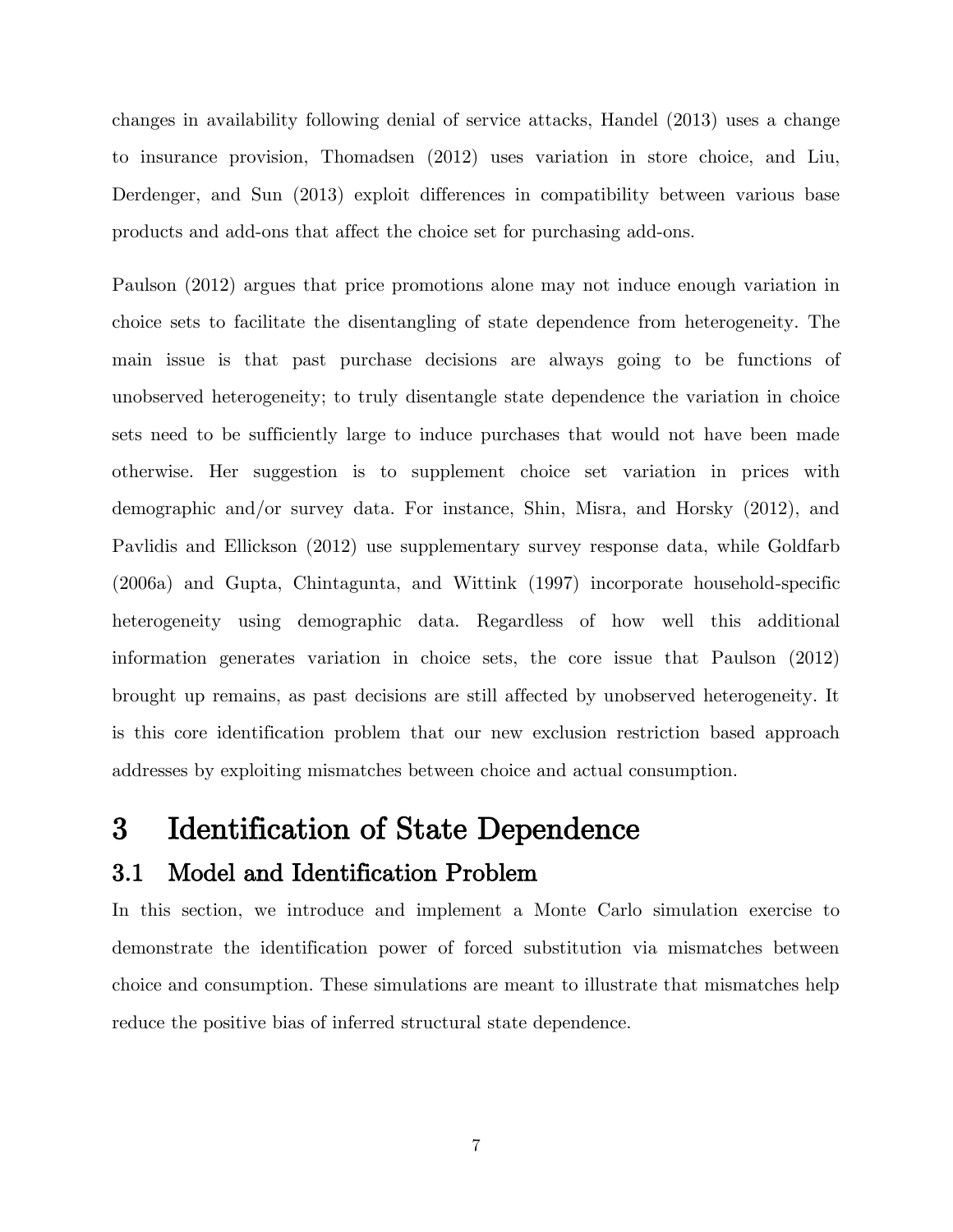For these simulations, we consider a simple discrete choice model in which customer *i* chooses to purchase among  $j \in \{1, 2, ..., J\}$  products or services. A customer who chooses product *j* during transaction *t* is denoted as  $d_{it} = j$ . Choosing the baseline option of 1 yields zero utility for the customer. To be consistent with our empirical application, we consider the case here where products are vertically differentiated, and increase in quality such that  $\alpha_j > \alpha_{j-1}$ .<sup>12</sup> Therefore, a customer receives the following utility from  $d_{\!} = j$  :

$$
U_{_{ijt}} = \alpha_{_j} + \beta p_{_{ijt}} + \gamma s_{_{ijt}} + \omega_{_i} + \varepsilon_{_{it}}
$$

A customer chooses *j* if and only if  $U_{iji} > U_{ikt}$  for all  $k \neq j$ . Persistent unobserved heterogeneity is included in this model via  $\omega_i \sim N(0, \sigma_{\omega}^2)$ ,  $\varepsilon_{it}$  is an i.i.d. Type I Extreme Value random variable, and prices are given by  $p_{ijt}$ . Structural state dependence is captured by the parameter  $\gamma$ , where  $s_{ijt} = 1$  $\{c_{it-1} = j\}$  is a dummy variable indicating whether or not the customer consumed the same product in the previous transaction.

Our primary objective is to obtain as accurate of an estimate for structural state dependence as possible, in the presence of unobserved heterogeneity. It is well known that persistence in behaviors can be caused by unobserved heterogeneity, as past consumption is usually correlated with  $\omega_i$ . In the typical case,  $d_i = c_i$ , then is clear that past brand choice decisions (and therefore consumption) are correlated with unobserved preferences that persist over time as. Therefore, estimates of  $\gamma$  will be confounded by  $\omega_i$ . To avoid such confounds, one would then need some method of varying  $d_{it-1}$  in ways that are independent of unobserved preferences.

 $\overline{\phantom{a}}$  $12$  Note that the identification arguments we make do not depend on vertical differentiation.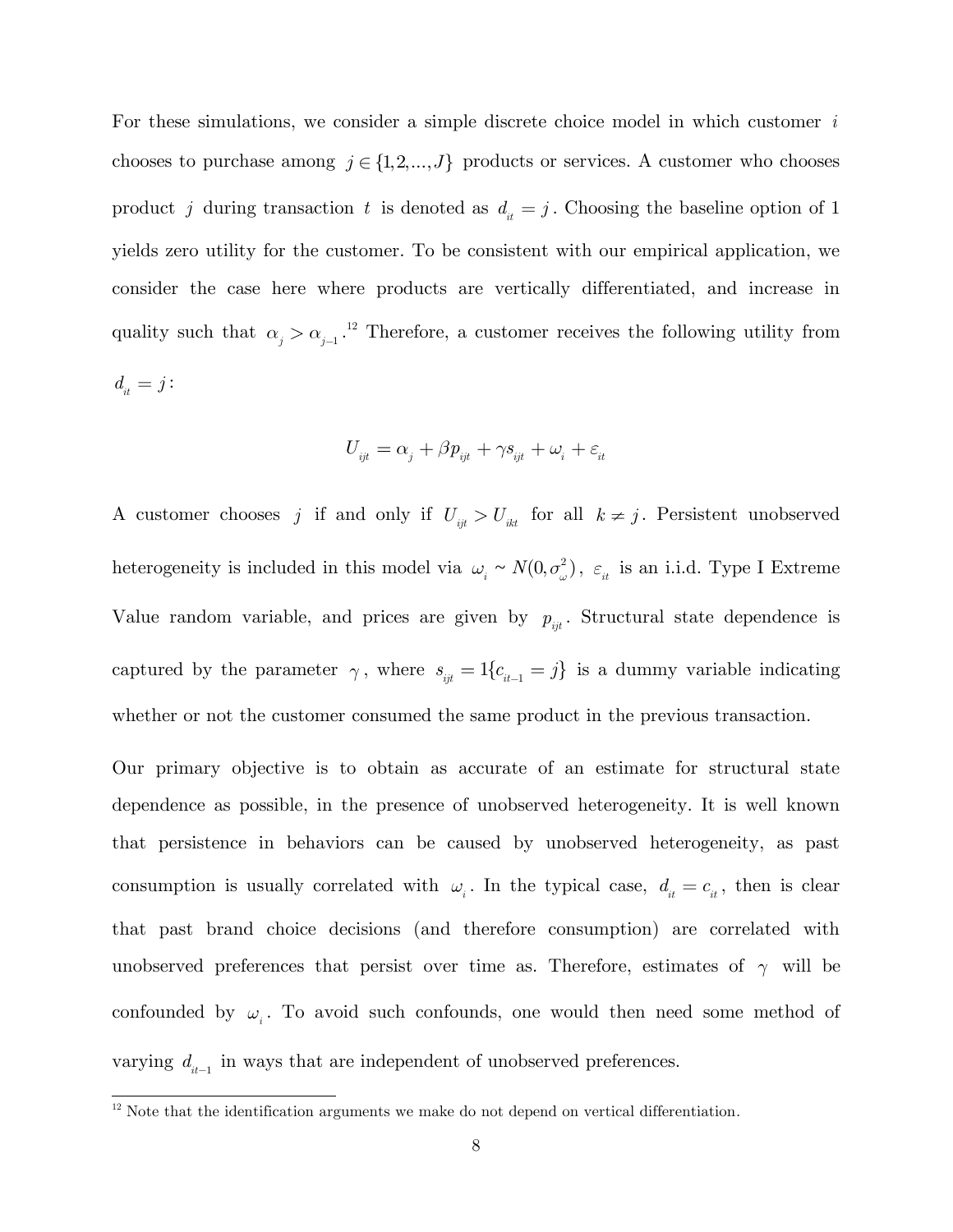#### 3.2 Identification Based on Choice-Consumption Mismatch

<span id="page-9-0"></span>As explained earlier, the choice-consumption mismatch varies  $d_{it-1}$  independent of unobserved preferences to help disentangle state dependence from heterogeneity.



#### Figure 1 Diagram Illustrating Mismatch Between Choice and Consumption

[Figure 1](#page-9-0) provides a decision diagram that describes potential mismatches between choice and consumption  $(d_{it} \neq c_{it})$ . Here, a customer who has originally chosen option j may potentially be forced to consume a different product  $j^*$ . We denote such an event as  $m$ <sub>it</sub> = 1. This mismatch event occurs with a probability of  $\lambda$  that is independent of customer characteristics (e.g., supply driven factors such as inventory shortages).

The assumptions that we need for this identification strategy to be valid are as follows:

$$
\begin{array}{l} \varepsilon_{_{it}} \perp c_{_{it-1}}, \omega_{_{i}} \mid m_{_{it-1}} \\\\ \omega_{_{i}} \perp c_{_{it-1}} \mid m_{_{it-1}} \end{array}
$$

We now illustrate the conditions for which choice-consumption mismatches serve as an effective exclusion restriction using a simple heuristic proof. When mismatches are often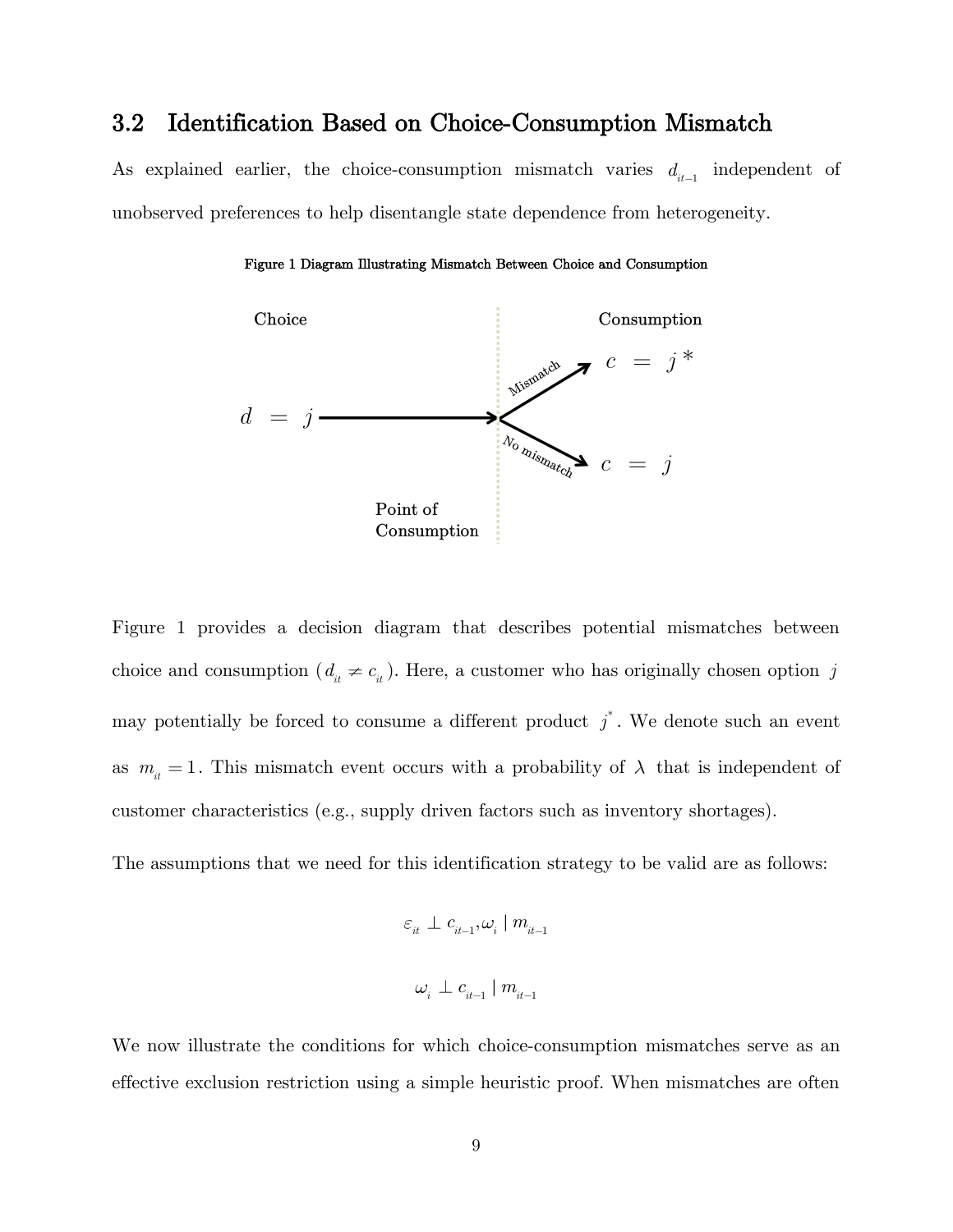induced by factors exogenous to the customer (as in the examples described in the introduction), the assumption that  $\omega_{_i} \perp m_{_{i\!t-1}}$  holds.

Based on the model we have described, we can write lagged consumption in light of choice-consumption mismatches as follows:

$$
c_{_{it-1}} = (1-m_{_{it-1}})d_{_{it-1}}(\alpha,\beta,\gamma,\omega_{_i}) + m_{_{it-1}} j^*
$$

It then becomes clear that as the probability of a mismatch increases, the degree to which  $\omega_i$  confounds the expected consumption measure approaches zero. Consequently, the requirement that  $\omega_i \perp c_{i-1} \mid m_{i-1}$  is likely to be satisfied with large values of  $\lambda$ .

Researchers have in the past disentangled structural state dependence from unobserved heterogeneity using choice set variation. Using a similar model as before, we now explore the identification power of such variation in the. The difference now is that instead of a potential mismatch between choice and consumption, there is a probability, which we denote as  $\lambda$ , that a customer's choice set changes. For our exposition, we frame these choice set changes around price discounts. In the event that a customer faces a change in the choice set, the new price for j is  $p_{ijt}^* = \delta p_{ijt}$ , where  $\delta \in (0,1)$  is the fraction of the original price that the customer would have had to pay. With this new choice set, the customer then makes decision  $d_{it}^*$ , instead of  $d_{it}$ . When the customer does not encounter a choice set change, the price remains at  $p_{ijt}$ . Based on the model we have described, we can write lagged consumption in light of price discounts as follows:

$$
c_{it-1} = (1 - m_{it-1})d_{it-1}(\alpha, \beta, \gamma, \omega_i) + m_{it-1}d_{it-1}^*(\alpha, \beta, \gamma, \omega_i, \delta)
$$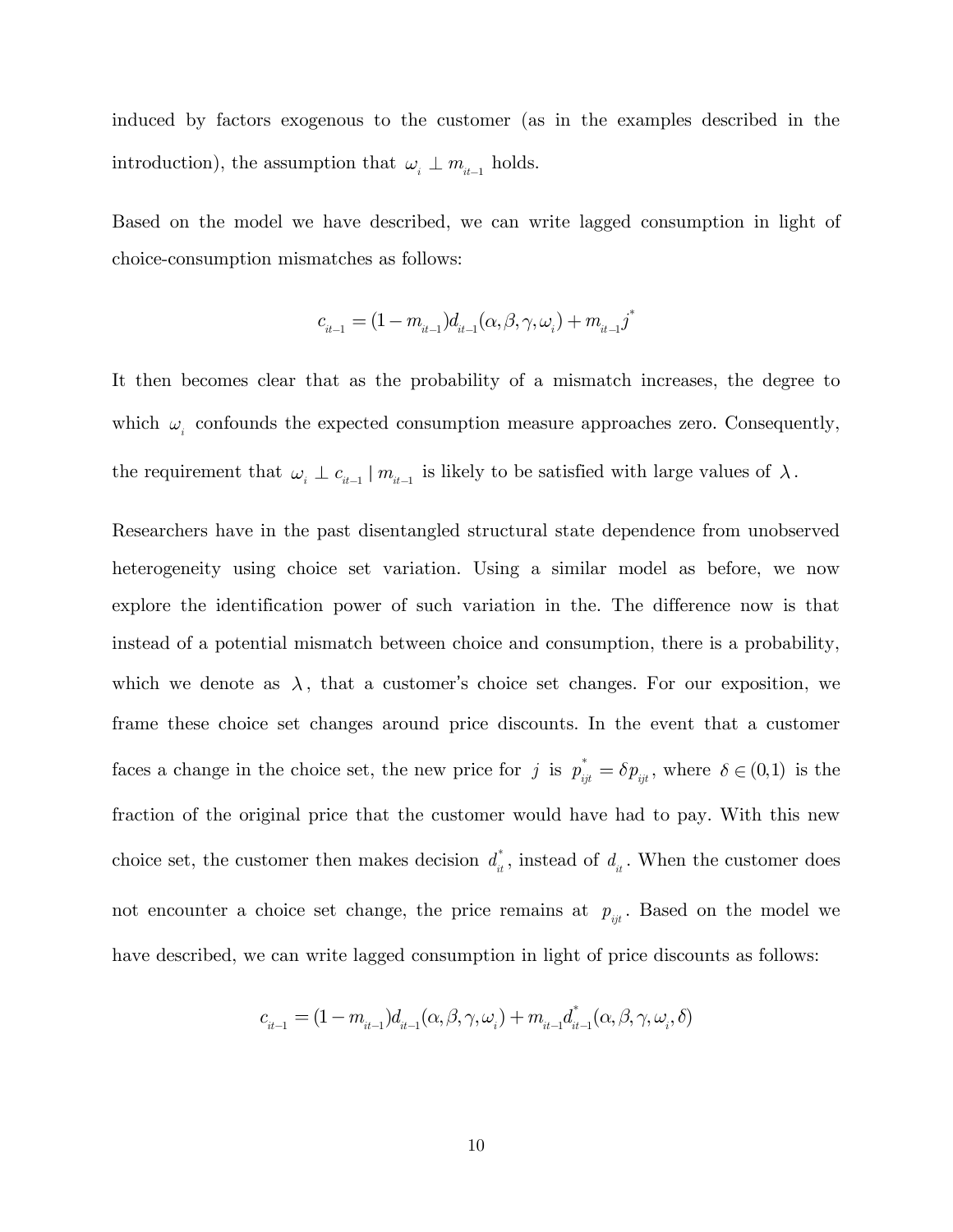Notice that even when the probability of a change in consumption set is large via frequent price discounting, lagged consumption remains a function of unobserved preferences. Hence while choice set variation can reduce the bias, it can almost never truly debias the state dependence estimate.

### 3.3 Monte Carlo Analysis

We now illustrate using a simulation the bias reduction benefits of the choiceconsumption mismatch strategy for identifying state dependence.

For our first set of simulations, we consider a scenario with 1,000 customers who make 5 repeat purchases each, and are potentially faced with choice-consumption mismatches. Each customer can choose between three products,  $j \in \{1,2,3\}$ , where product 1 is the baseline option that yields zero utility. In terms of the other parameterizations, we set the intercepts  $as \alpha_2 = 0.1$  and  $\alpha_3 = 0.8$  respectively. Here, product 3 is of a higher quality than product 2. Price sensitivity is set at  $\beta = -0.3$ . State dependence effects are set at  $\gamma = 0.6$ . For the variance of unobserved heterogeneity, we set  $\sigma_{\omega} = 5$ . We try different values for the mismatch probability, namely  $\lambda \in \{0.25, 0.5, 0.75\}$ . For the prices of products 2 and 3, we draw them from a truncated Normal distribution with means 0.2 and 0.9 respectively.

With each parameterization, we forward simulate the sequence of choices  $(d_{\mu})$  and actual consumption  $(c_{i}^{t})$  for each customer, which serve as the simulated datasets for our subsequent estimations. To implement the choice-consumption mismatches, we try to mimic an environment in which customers are given free upgrades. Therefore, with probability  $\lambda$ , customers who had originally chosen the lower two options, 1 and 2, may be upgraded for free to option 3 instead (i.e.,  $j^* = 3$ ).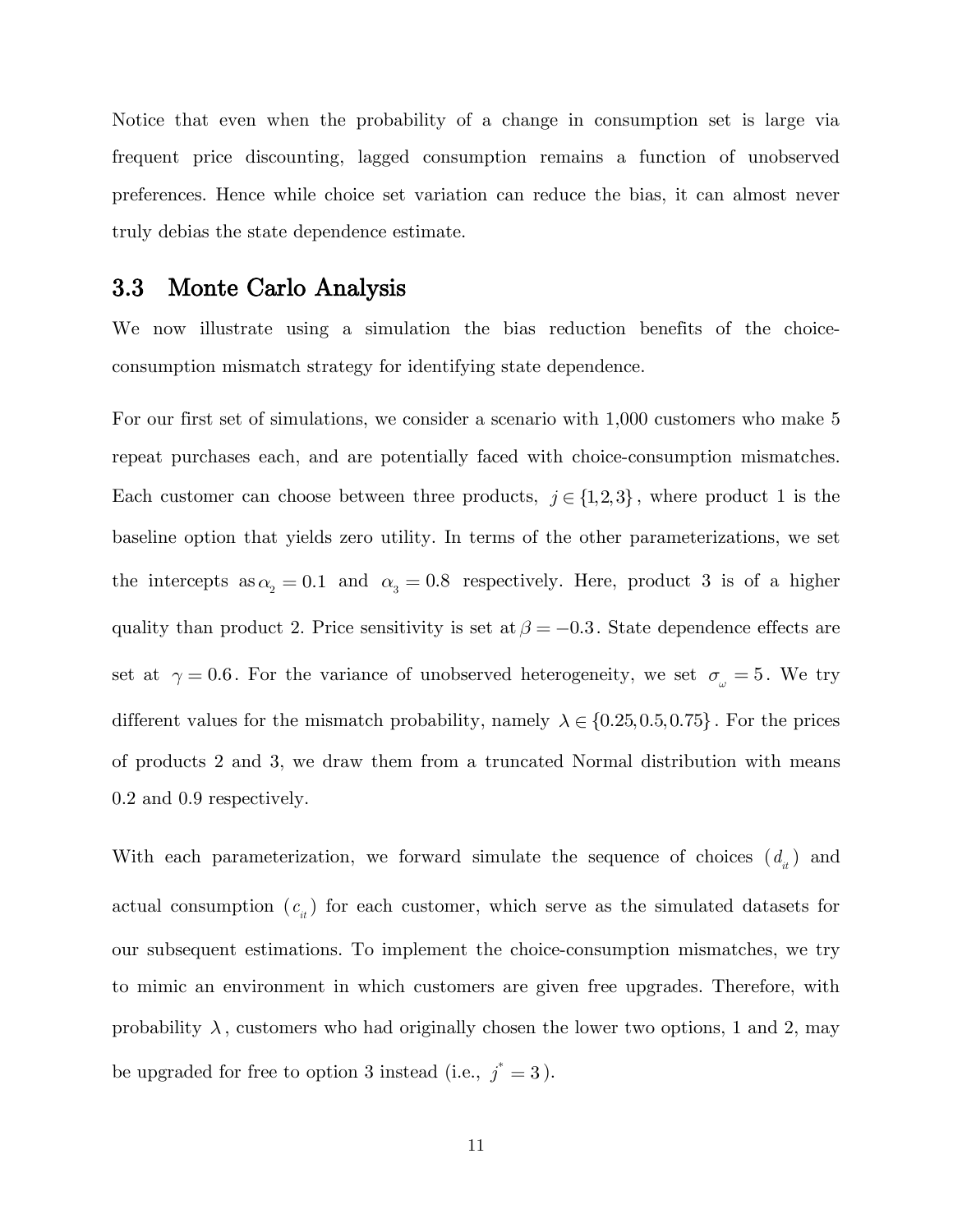For our next set of simulations, we consider again a scenario with 1,000 customers who make 5 transactions each and face the possibility of facing a new choice set with probability  $\lambda$ . We set the same parameters as before. In these simulations, we now have the additional parameter, which is the price discount set at  $1-\delta = 0.25$ . This price discount is applied to product 3.

<span id="page-12-0"></span>

|     | Choice-consumption mismatch |       |       |        |           | Choice set variation |       |           |        |          |
|-----|-----------------------------|-------|-------|--------|-----------|----------------------|-------|-----------|--------|----------|
|     | Estimate                    | -SE   |       | 95% CI | $\%$ bias | Estimate             | SE    |           | 95% CI | $%$ bias |
| 25% | 1.249                       | 0.007 | 1.235 | 1.262  | 108\%     | 1.559                | 0.012 | 1.537     | 1.582  | 160\%    |
| 50% | 0.819                       | 0.006 | 0.807 | 0.831  | $37\%$    | 1.363                | 0.013 | 1.338     | 1.388  | $127\%$  |
| 75% | 0.606                       | 0.007 | 0.593 | 0.619  | $1\%$     | 1.322                | 0.015 | $1.293\,$ | 1.352  | $120\%$  |

Table 1 Estimates for Structural State Dependence Using Simulated Data

We can then estimate the model parameters using each of the simulated datasets. To estimate this discrete choice model, we use simulated maximum likelihood. [Table 1](#page-12-0) provides us the estimates of structural state dependence from each of the simulated datasets. The first three columns provide us the results from simulations that exploit the choice-consumption mismatches, while the latter three columns provide us the results from simulations that exploit choice set variation. Recall that the data was generated with the state dependence parameter  $\beta = 0.6$ , we wish to determine how effective the choice-consumption mismatch and choice set variation are at eliminating the bias.

We first look at the bias reduction from increasing the mismatch probability, as suggested earlier in our discussion about identification. Confirming the intuition behind our assertion, we see that the estimates approach the true value as  $\lambda$  increases. Most importantly, the bias is virtually eliminated when customers face a high probability of choice-consumption mismatch. Furthermore, the true value of state dependence lies within the 95% confidence interval for the estimates. In our simulations with variation in choice sets, the bias reduction associated with changes in the choice set is markedly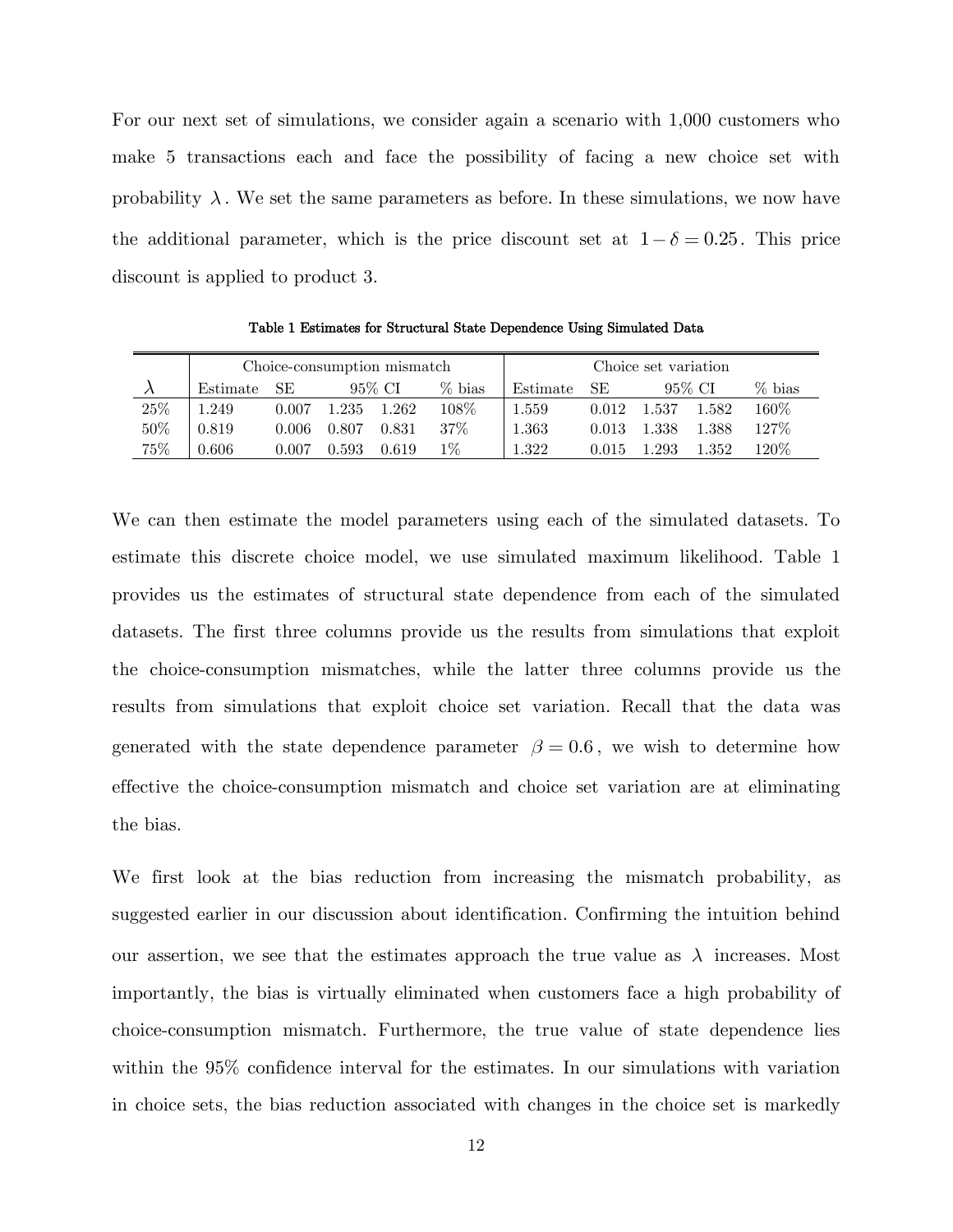less than in our simulations with the choice-consumption mismatch; the confidence interval does not include the true parameter value even with high probability of choice set variation.

To summarize, this Monte Carlo analysis demonstrates the benefit of exploiting the choice-consumption mismatch in disentangling state dependence and heterogeneity, the greater the frequency with which such mismatches occur, the greater the potential to reduce the bias in estimates of state dependence due to the confound with unobserved heterogeneity. In fact, unlike choice set variation that does not completely eliminate bias, the mismatch approach has the potential to completely debias the state dependence estimate.

# 4 Empirical Application: Car Rental Industry 4.1 Data Description

Our setting is the car rental industry, in which we utilize a sample of data from an international car rental company on repeat transactions of customers from 2011 to 2012. Repeat customers are identified in the data via their loyalty program membership.

As shown in [Table 2,](#page-14-0) about 20% of the users rented 2 times, while about 6% and 2% rented 3 and 4 times respectively. The remaining 3% of users rented 5 or more times. As our empirical analysis of state dependence will be based on the car class choice among travelers, we focus on the subset of customers that have booked with the car rental company at least twice over the course of 2 years. This leaves us with nearly 100,000 transactions. As is standard in the choice literature, we assume here that customers who rent only once and customers who rent multiple times are not different in terms of their unobserved preferences towards car class alternatives.

For each transaction, we can identify which car class was booked, driven, and paid for. Classes are vertically differentiated, so the higher the class, the higher the quality of the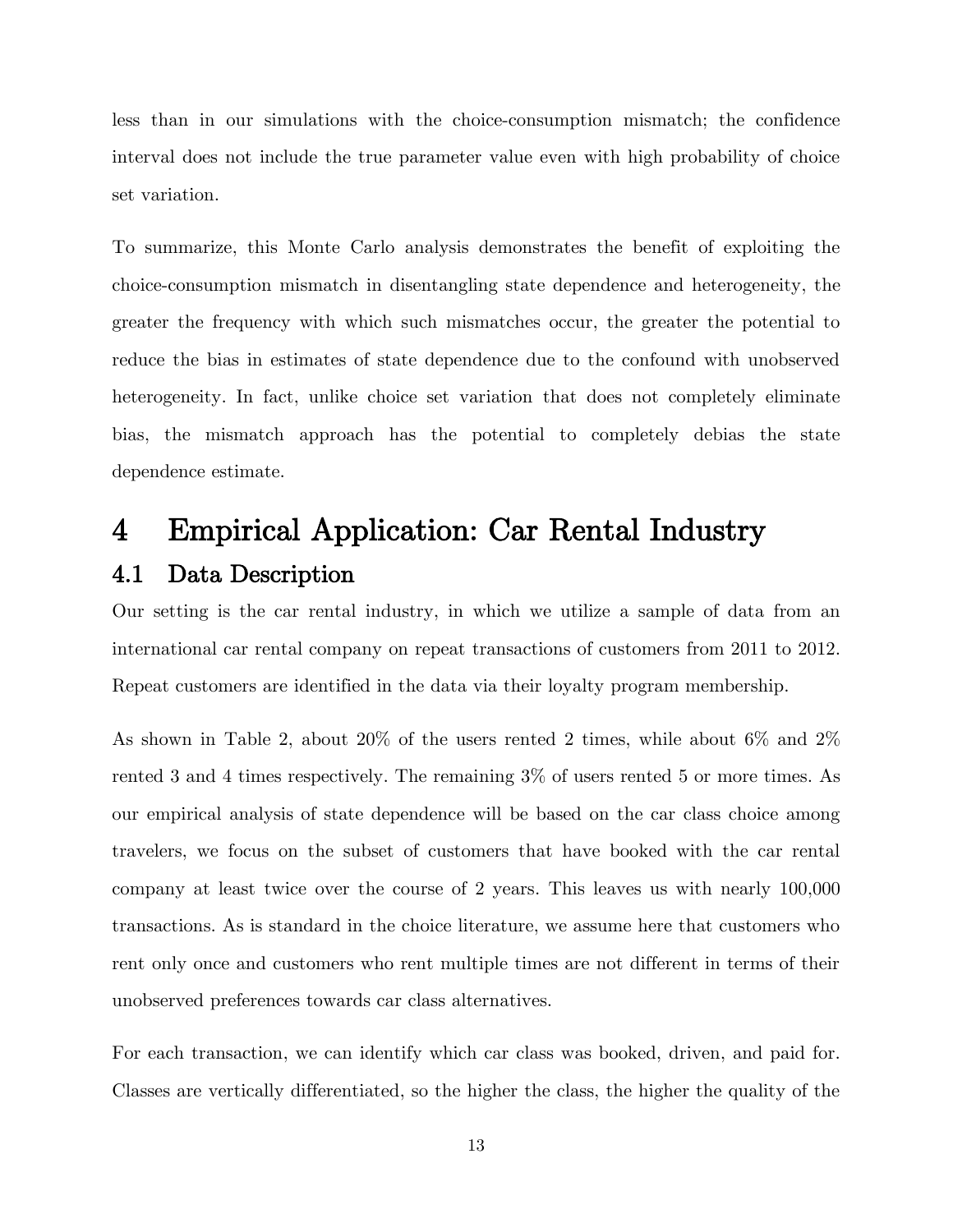car rental.<sup>14</sup> In the event that a user drives a higher class than was originally booked, and pays for the higher class, we would classify that transaction as being an upsell. About 2% of the sample contains such upsell transactions. In the event that a user drives a higher class than was originally booked, but pays the same amount as for the class that was originally booked, we would classify that transaction as being an upgrade. Upgrades occur in about 51% of the sample. This high upgrade probability suggests that the empirical application using car rental data will benefit from our new identification strategy that exploits the choice-consumption mismatch. Based on the previously reported simulation, we know the choice-consumption mismatch data is more effective in debiasing state dependence estimate when the proportion of mismatches is high.

| Transactions     | Frequency | Percent | Cumulative |
|------------------|-----------|---------|------------|
| 1                | 219,491   | 69.53   | 69.53      |
| $\boldsymbol{2}$ | 58,186    | 18.43   | 87.96      |
| 3                | 19,554    | 6.19    | 94.15      |
| 4                | 6,988     | 2.21    | 96.36      |
| 5                | 2,790     | 0.88    | 97.25      |
| 6                | 1,440     | 0.46    | 97.7       |
| 7                | 931       | 0.29    | 98         |
| 8                | 752       | 0.24    | 98.24      |
| 9                | 504       | 0.16    | 98.4       |
| 10               | 560       | 0.18    | 98.57      |
| 11               | 418       | 0.13    | 98.71      |
| 12               | 324       | 0.1     | 98.81      |
| 13               | 286       | 0.09    | 98.9       |
| 14               | 294       | 0.09    | 98.99      |
| 15               | 195       | 0.06    | 99.05      |
| 16               | 224       | 0.07    | 99.12      |
| 17               | 187       | 0.06    | 99.18      |
| 18               | 162       | 0.05    | 99.24      |
| 19               | 95        | 0.03    | 99.27      |
| 20               | 240       | 0.08    | 99.34      |

<span id="page-14-0"></span>Table 2 Distribution of the Number of Transactions Across Users

l

<sup>&</sup>lt;sup>14</sup> This assertion is based on insights obtained during a conference call with the car rental company's executives facilitated by Wharton's Customer Analytics Initiative on October 4, 2013. Due to a confidentiality agreement with the car rental company, we are unable to disclose exactly which exact models belong to each car class. Note that in the data there is actually a  $26<sup>th</sup>$  class. This class is assigned to car models that belong to a range of different classes. Given the potential inaccuracies of this particular class label, we exclude all transactions involving class 26.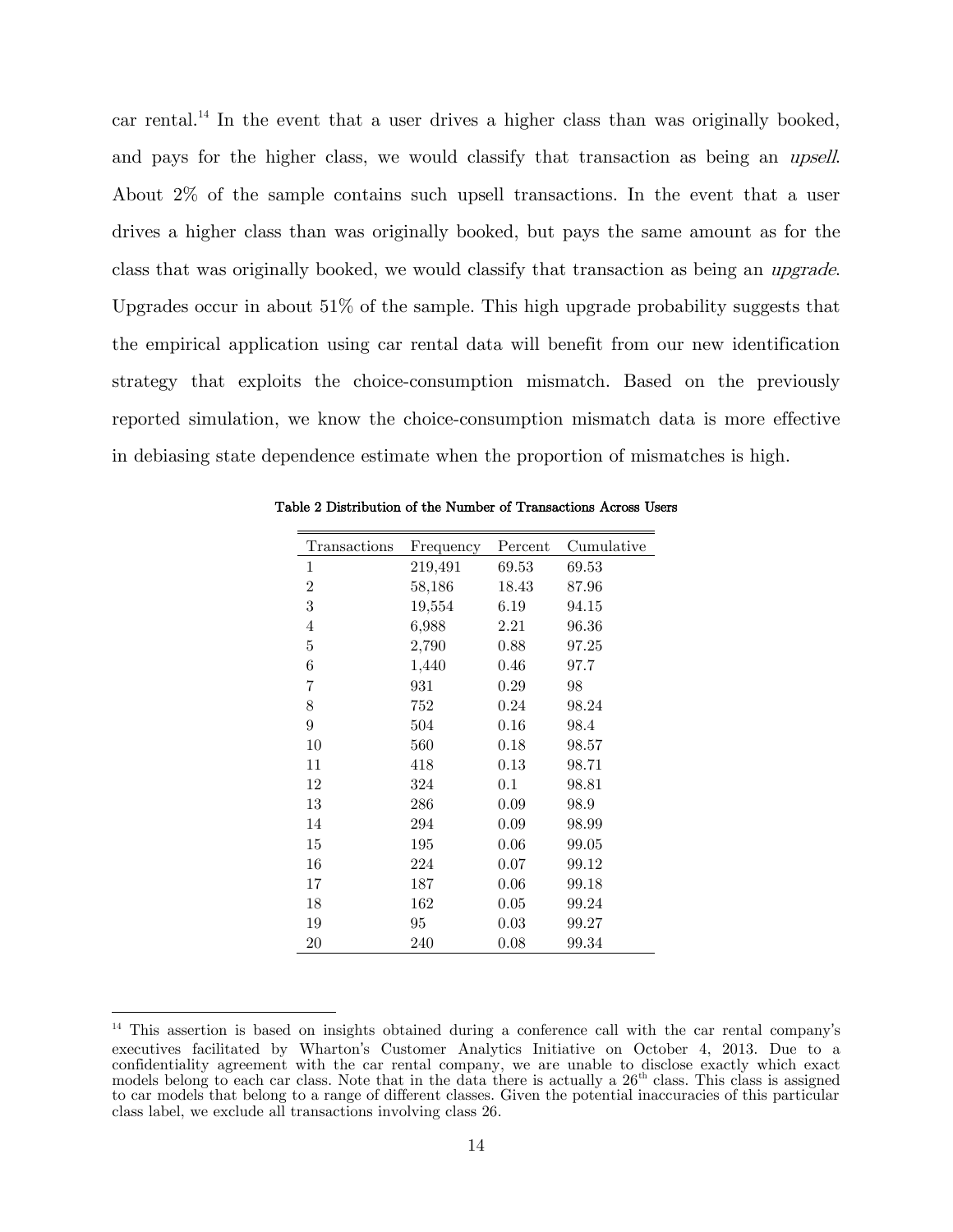

<span id="page-15-0"></span>



[Figure 2](#page-15-0) displays the distribution of car class choices across transactions.<sup>16</sup> From this histogram we see that users are primarily booking and paying for lower class cars (i.e., below 6). However, in classes 1-4, which constitutes a significant fraction of the overall transactions, a large fraction of customers do not end up driving the same car they reserved. It appears that classes 6, 12 and 17 are the most commonly used cars for providing free upgrades (i.e., they constitute about 32, 15 and 18 percent of the cars that users drive upon receiving upgrades). Class 3 has a higher proportion of people paying for it than that reserved, suggesting this class is used by the firm for upsell to those who book in classes 1 and 2 (i.e., about 45 percent of customers who originally booked classes 1 and 2 are upsold to class 3).

<span id="page-15-1"></span>

|                  | Full sample |           | Upgrade |           | No upgrade |           |
|------------------|-------------|-----------|---------|-----------|------------|-----------|
| Variable         | Mean        | Std. Dev. | Mean    | Std. Dev. | Mean       | Std. Dev. |
| Airport          | 0.429       | 0.495     | 0.422   | 0.494     | 0.437      | 0.496     |
| Phone reserve    | 0.114       | 0.318     | 0.117   | 0.321     | 0.111      | 0.314     |
| <b>Business</b>  | 0.382       | 0.486     | 0.405   | 0.491     | 0.357      | 0.479     |
| Weekend          | 0.473       | 0.499     | 0.465   | 0.499     | 0.482      | 0.500     |
| Duration         | 4.229       | 6.467     | 4.254   | 6.855     | 4.203      | 6.034     |
| $#$ transactions | 2.386       | 3.804     | 2.739   | 4.693     | 2.016      | 2.512     |
| Price            | 205.040     | 240.574   | 188.786 | 223.656   | 222.033    | 255.975   |
| Age              | 52.308      | 11.828    | 51.923  | 11.812    | 52.710     | 11.831    |
| Tier             | 1.970       | 1.132     | 2.138   | 1.214     | 1.795      | 1.011     |
| Observations     | 96209       |           | 49174   |           | 47035      |           |

Table 3 Summary Statistics for Trip Characteristics

 $\overline{\phantom{a}}$ 

<sup>&</sup>lt;sup>16</sup> For visual clarity, note that the figure does not display the percentage of transactions that involve car classes 10, 13, 14, 15, 19, 20, 21, 22, 23, 24, and 25 as they each constitute less than 1%.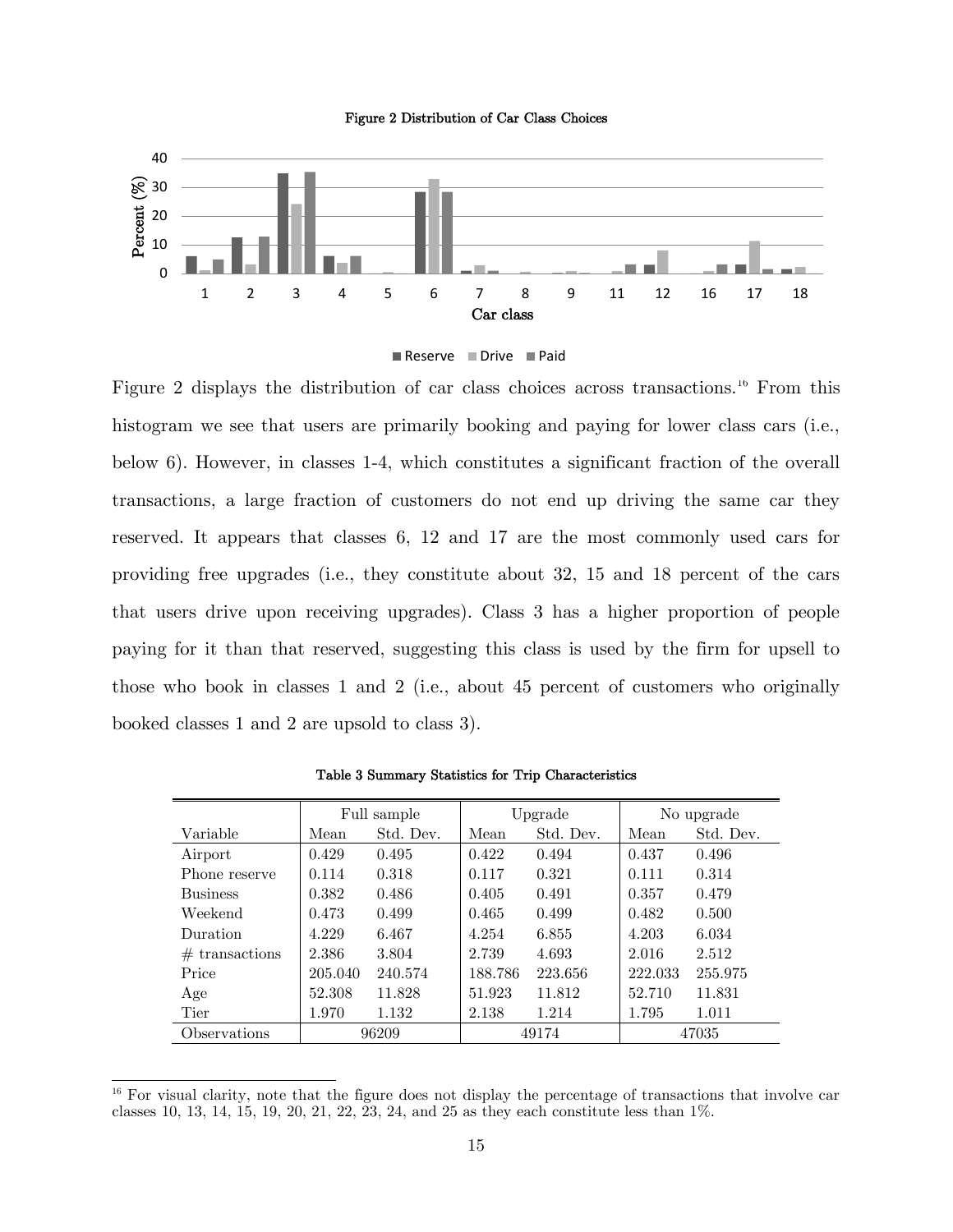Other trip characteristics that we incorporate in our analysis include whether the car is rented from an airport location, is booked over the phone, is for business purposes, and/or is a weekend rental. We see also know the duration of each rental. From [Table](#page-15-1)  [3,](#page-15-1) about 40% of the transactions occur via airport rental locations, 11% are booked via phone, 38% are for business purposes, and 47% occur on the weekend. The typical car rental length is about 4 days. A user spends on average about \$205 per transaction. The average tier of a customer is about 2, where 1 is the lowest tier and 7 is the highest.<sup>17</sup>

We now provide a comparison of summary statistics across users based on whether or not they received upgrades. This comparison serves to demonstrate that the observable user-trip characteristics are similar across the two sub-samples. In general, the mean and standard deviation looks quite similar across the sub-samples. The only noticeable difference is in prices, in which upgraded customers appear to be paying \$30 less than customers who did not receive free upgrades.

### 4.2 Empirical Patterns of Upgrades

 $\overline{\phantom{a}}$ 

Upgrades generate choice-consumption mismatches by forcing users to experience classes that are different (and higher) than the classes originally booked, but without any additional cost. For our identification approach, we rely on the assumption that these mismatches are exogenous to consumer preferences. Based on the market environment, we suggested that these upgrades are driven by supply considerations such as inventory. It is also possible that upgrades are linked to elite status and other consumer/trip characteristics. To the extent we are able to control for such observable consumer/trip characteristics in the upgrading propensity, the supply side instruments related to inventory would serve to provide the necessary exclusion restrictions for the choiceconsumption mismatch strategy to work.

<sup>&</sup>lt;sup>17</sup> Higher tiers are considered to be more "elite." Based on information provided by Wharton's Customer Analytics Initiative, tier level membership is based on the number of rental transactions, number of rental days, a monthly or annual fee, or some combination of all three. However, it was not disclosed by the car rental company as to the exact membership requirements and benefits for each level.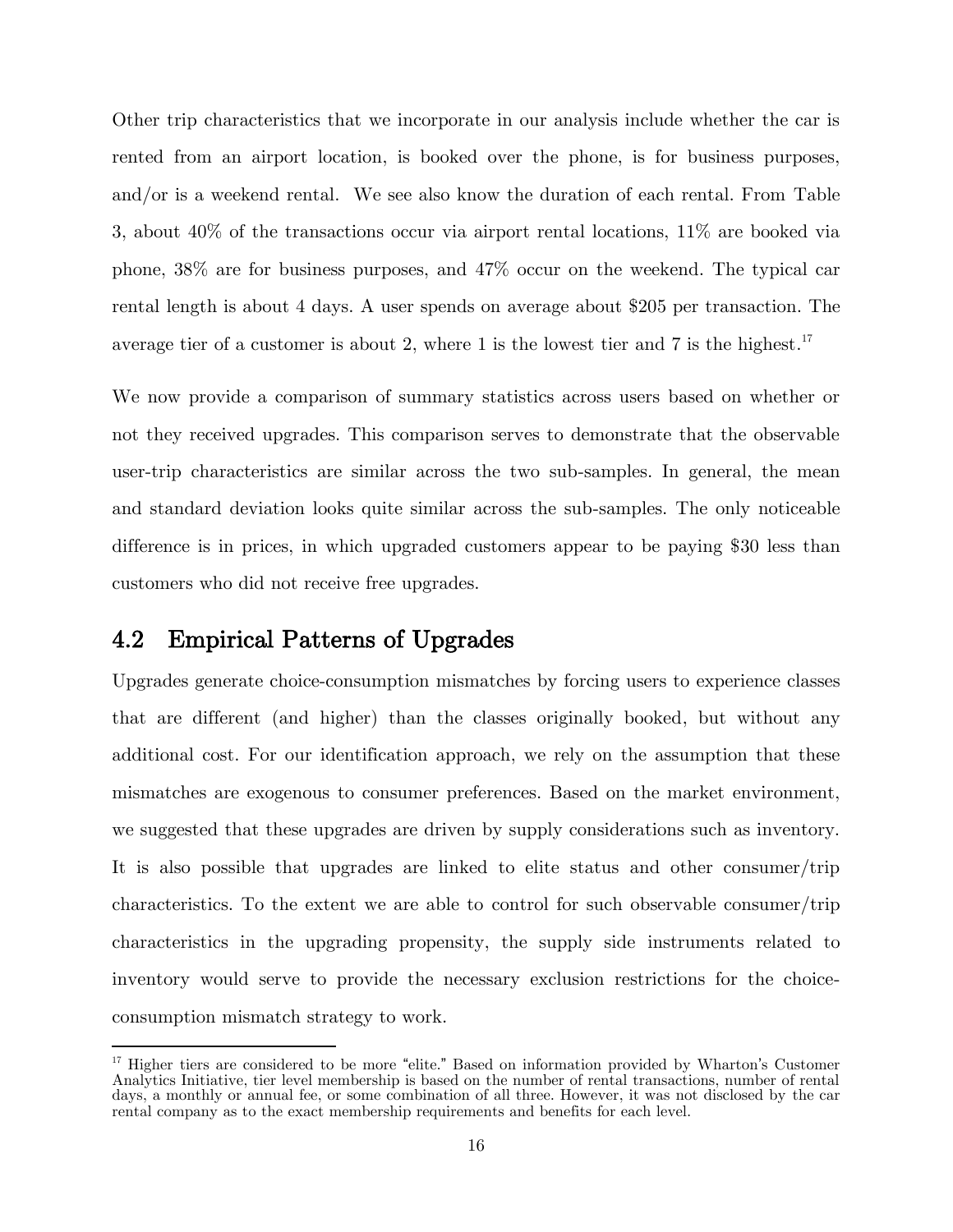Table 4 Summary Statistics for Inventory Conditions

<span id="page-17-0"></span>

|                                                  |               | Percentile    |        |  |              |                             |  |    |         |
|--------------------------------------------------|---------------|---------------|--------|--|--------------|-----------------------------|--|----|---------|
| Variable                                         |               | Mean Std. Dev |        |  |              | 1\% 25\% 50\% 75\% 99\% Min |  |    | Max     |
| $\# \text{ check-out} \qquad 1.128 \qquad 0.453$ |               |               |        |  |              | 1 1 1 1 3                   |  |    |         |
| Net supply                                       | $0.003$ 0.463 |               | $-1$ 0 |  | $\mathbf{U}$ | $\theta$                    |  | -8 | $\cdot$ |

We focus on three variables that may be used to proxy for stock-outs. As the data itself does not contain inventory information, we have to infer general demand-supply conditions using the available information.<sup>18</sup> [Table 4](#page-17-0) provides summary statistics for the supply-side proxies we use.

The first variable we consider is the total number of check-outs for the current reserved transaction class at a particular location within the hour of rental. This measure gives us an idea about the demand for specific car classes at each rental location. With this measure, one hypothesis we first test is whether upgrade propensity increases with the demand for cars. The intuition is that if demand is high for the car class that is booked, then the chance that this booked class is no longer available is high, and thus, a greater likelihood of receiving a free upgrade. [Figure 3](#page-17-1) confirms that there is indeed a disproportionately larger amount of transactions with upgrades as the demand is high (i.e., 2 or more check-outs versus only 1 check-out).



<span id="page-17-1"></span>Figure 3 Percentage Difference Between the Number of Transactions With and Without Upgrades

 $\overline{\phantom{a}}$ <sup>18</sup> The car rental company was unable to provide us data on (real-time) inventories when we requested such information.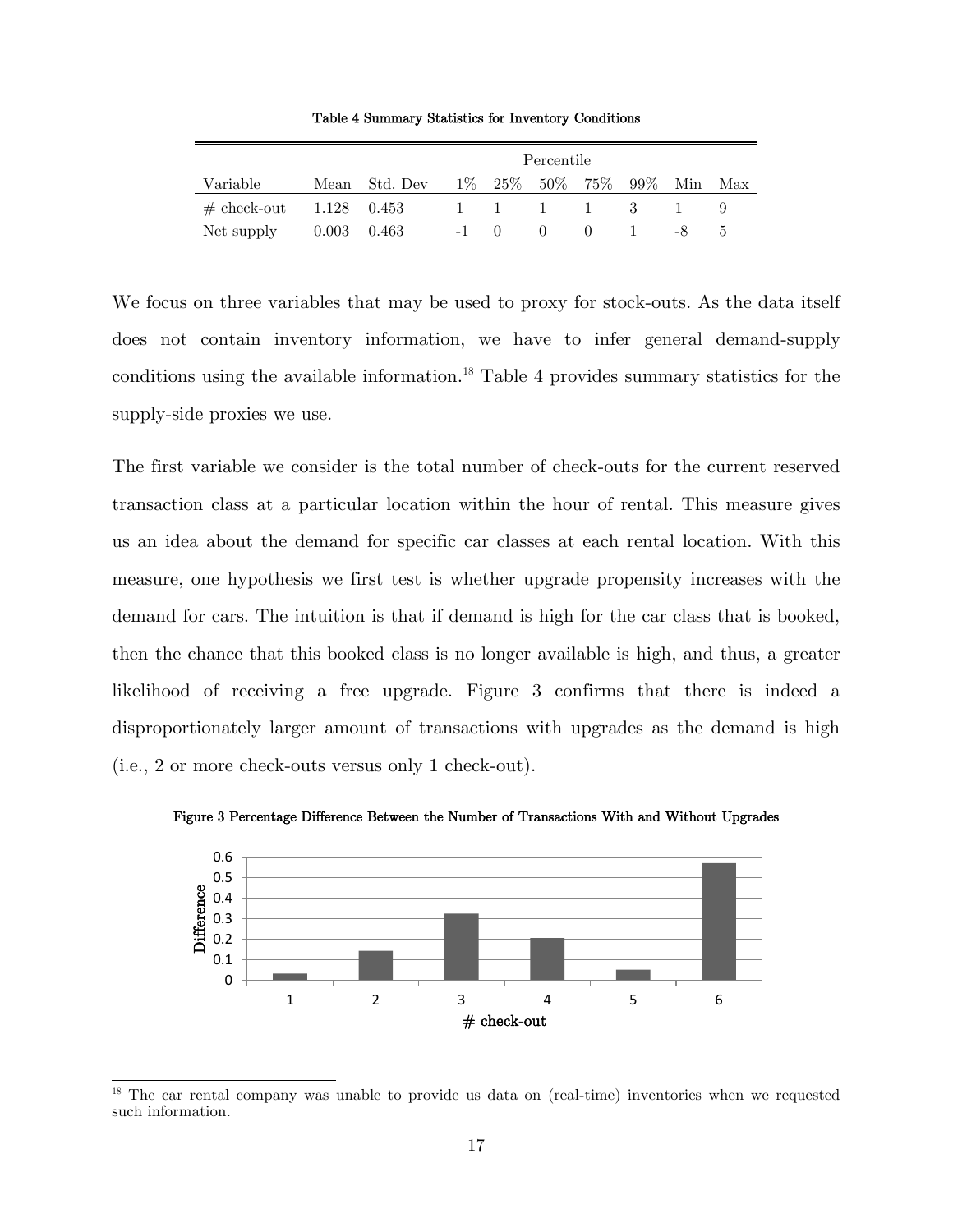The second variable we consider is the total number of check-ins net of the total number of check-outs at a particular location at the time of a transaction. As the number of check-ins help proxy for the number of cars returned, and the number of check-outs proxy for the number of cars demanded, the net difference of these variables may be interpreted as the net supply (or flow) of available cars. Our second hypothesis is to test whether or not upgrade propensity decreases with this measure. If the net supply is high, then the stock-out probability is low, thereby reducing the likelihood of free upgrades. [Figure 4](#page-18-0) confirms our intuition, since the percentage difference between the number of transactions with and without upgrades diminishes as net supply increases (i.e., negative net supply versus positive net supply).



<span id="page-18-0"></span>Figure 4 Percentage Difference Between the Number of Transactions With and Without Upgrades

Using these supply-side measures, we estimate two different probit specifications with user-level random effects. [Table 5](#page-19-0) presents the main upgrade patterns in our data. The first column highlights our analysis using the proxy for demand. First note that upgrades are correlated with trip/user characteristics. For instance, a user is less likely to receive an upgrade at an airport, or on a weekend. Older customers, as well as those paying a higher price are also less likely to receive a free upgrade. In contrast, business users, high volume users, and those that belong to a higher tier are more likely to receive a free upgrade.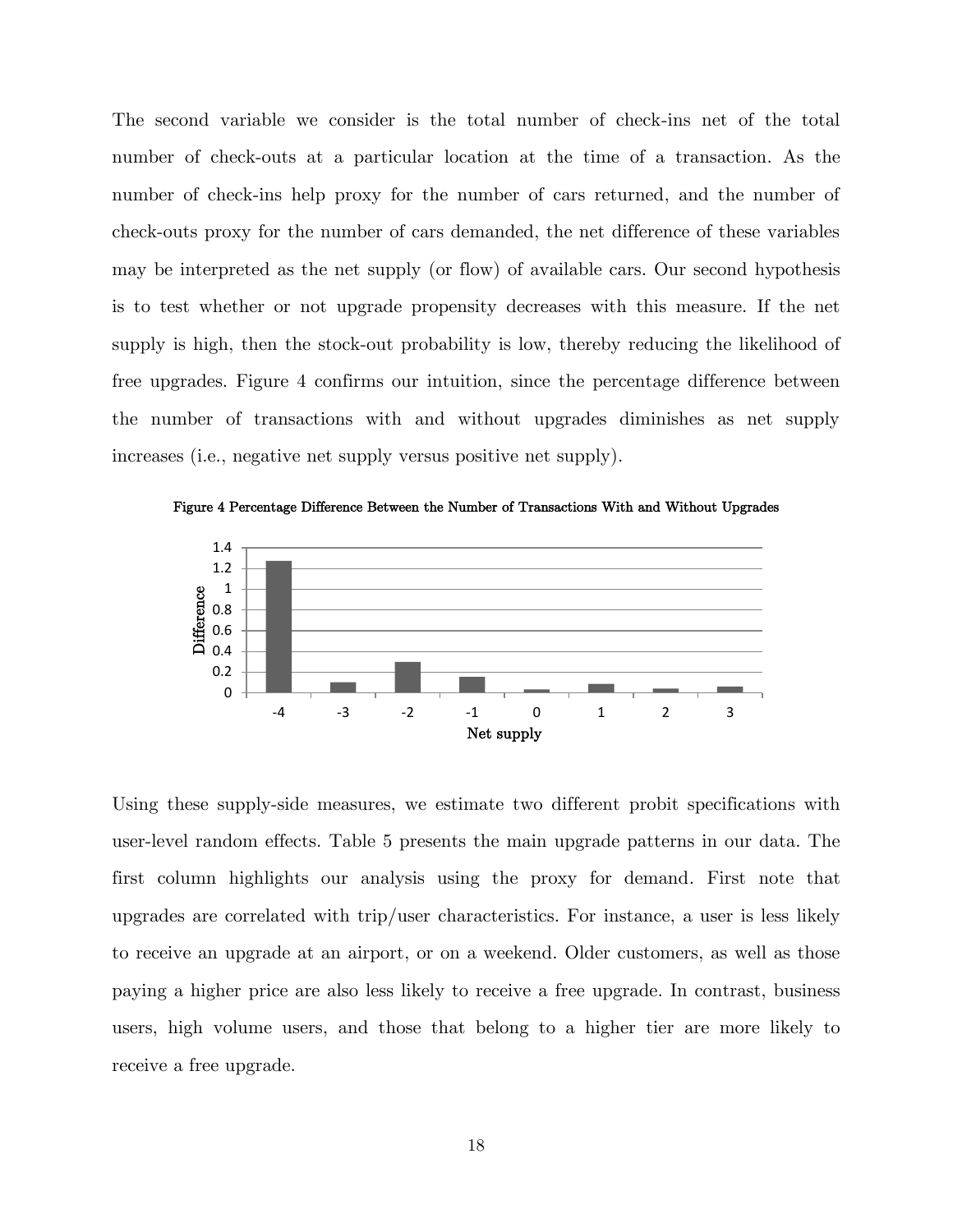<span id="page-19-0"></span>

|                  |               | Upgrade     |               | Upgrade     |  |
|------------------|---------------|-------------|---------------|-------------|--|
|                  | Estimate      | SЕ          | Estimate      | SЕ          |  |
| $#$ check-out    | $0.0510***$   | (0.00941)   |               |             |  |
| Net supply       |               |             | $-0.0221*$    | (0.00861)   |  |
| Airport          | $-0.0810***$  | (0.00954)   | $-0.0729***$  | (0.00940)   |  |
| Phone reserve    | $-0.0249$     | (0.0142)    | $-0.0259$     | (0.0142)    |  |
| <b>Business</b>  | $0.176***$    | (0.00909)   | $0.179***$    | (0.00906)   |  |
| Weekend          | $-0.0140$     | (0.00877)   | $-0.0151$     | (0.00876)   |  |
| Duration         | $0.0423***$   | (0.00174)   | $0.0422***$   | (0.00174)   |  |
| $#$ transactions | $0.0215***$   | (0.00181)   | $0.0219***$   | (0.00180)   |  |
| Price            | $-0.00154***$ | (0.0000605) | $-0.00153***$ | (0.0000603) |  |
| Age              | $-0.00231***$ | (0.000374)  | $-0.00236***$ | (0.000374)  |  |
| Tier             | $0.109***$    | (0.00408)   | $0.109***$    | (0.00408)   |  |
| Constant         | $-0.211$      | (0.160)     | $-0.144$      | (0.161)     |  |
| Random effects   | Yes           |             | Yes           |             |  |
| Observations     | 96209         |             | 96209         |             |  |
|                  |               |             |               |             |  |

Table 5 Probit Specification for Upgrade Propensity

Most importantly, we see that upgrade propensity increases with demand. Analogously, the second column confirms a negative relationship between upgrade propensity and net supply. Even after targeting strategies based on user/trip type are controlled for, we provide empirical evidence that highlights a relationship between supply-side conditions and free upgrades. <sup>19</sup> These results motivate further the idea that choice-consumption mismatches (through upgrades) are likely to be driven by "exogenous" factors.

### 4.3 Model

l

This section presents the random utility logit model with endogeneity and structural state dependence that we use in our empirical application. The model contains two stages. First, customers choose the car class they wish to rent in the reservation stage. After making the reservation, customers reach the point of consumption stage, at which point the car class they end up driving may or may not be the same as the class originally chosen.

<sup>&</sup>lt;sup>19</sup> Note that we also tried specifications with upsells as the dependent variable. In these specifications, we find no empirical relationship between upselling propensity and supply-side conditions. The main drivers behind observed upsells are the user-trip characteristics.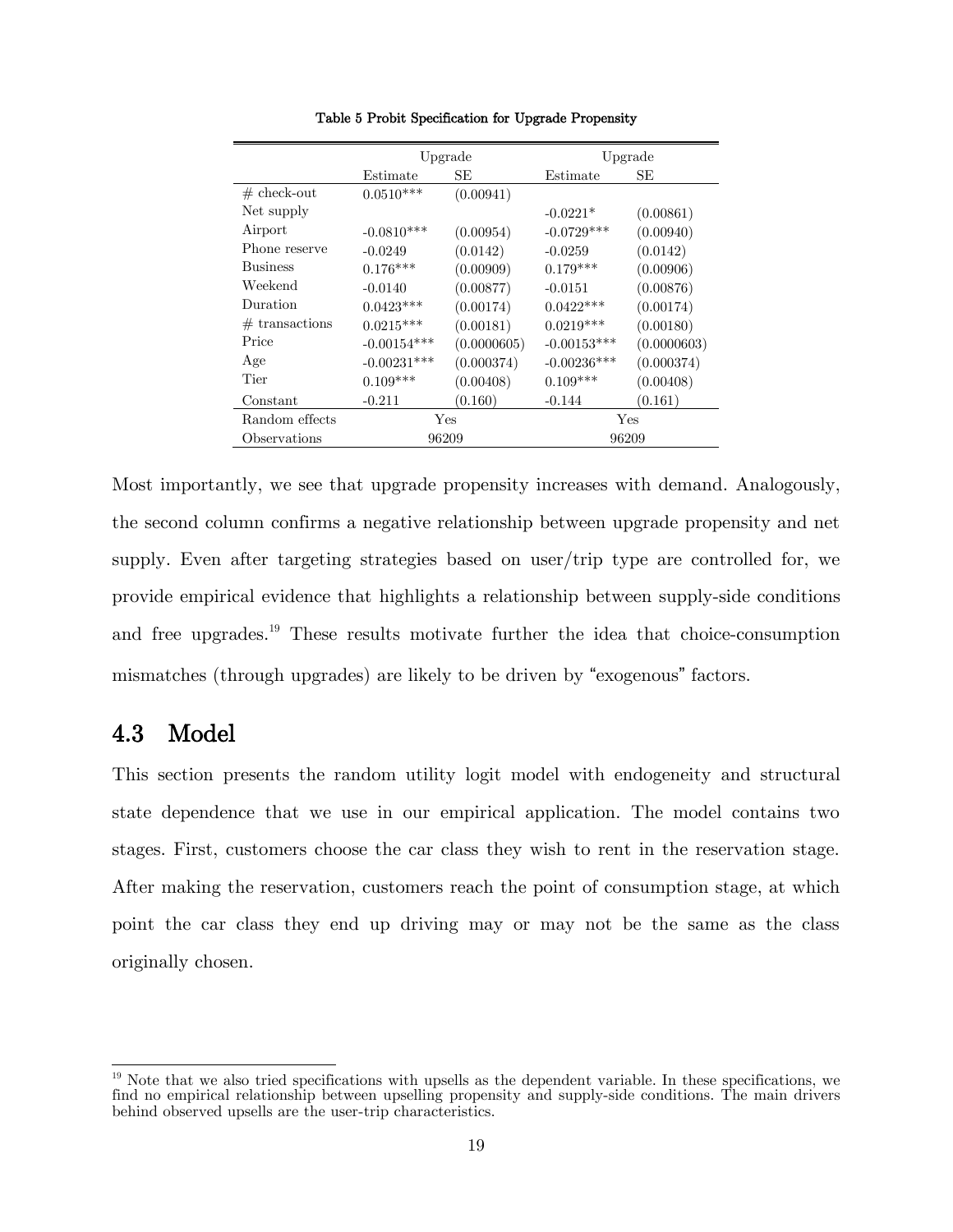#### 4.3.1 Reservation Stage

In the reservation stage, each customer *i* decides on which car class to rent at the beginning of each transaction  $t$ ; we denote the decision to choose car class  $j$  as  ${d}_{i} = j \in \{1,2,...,J\}$ . Customers decide on classes that yield the highest utility, where utility is defined as:

$$
U_{_{ijt}} = \alpha_{_j} + \beta X_{_{it}} + \gamma s_{_{ijt}} + \omega_{_{ij}} + \varepsilon_{_{ijt}}
$$

Customers make their decisions based on trip characteristics, represented by the vector  $X_{it}$ . Furthermore, as higher car classes are of higher quality, we include a car class intercept  $\alpha_j$ , which we assume gets larger as  $j$  increases. There may be unobserved and persistent factors as to why some car classes are inherently preferred by some customers, which we model using random effects  $\omega_{ij} \sim N(0, \sigma^2)$ . The error term  $\varepsilon_{ijt}$  follows an i.i.d. Type I Extreme Value distribution.

State dependence is captured by the state variable  $s_{ijt} = 1 \{ c_{it-1} = j \}$ , which is an indicator for whether in the previous transaction, the user actually drove class *j* in the previous transaction.

#### 4.3.2 Point of Consumption Stage

Each transaction is completed at the point of consumption, which is when customers pick up the car keys at the sales desk. Upon the customer's arrival to the point of consumption, the customer may end up driving a different class than the one originally booked in the reservation stage for two reasons. First, the customer may receive a free car class upgrade to class  $j^{UG} > j$ , which we indicate with  $m_{it}^{UG} = 1$ . Second, the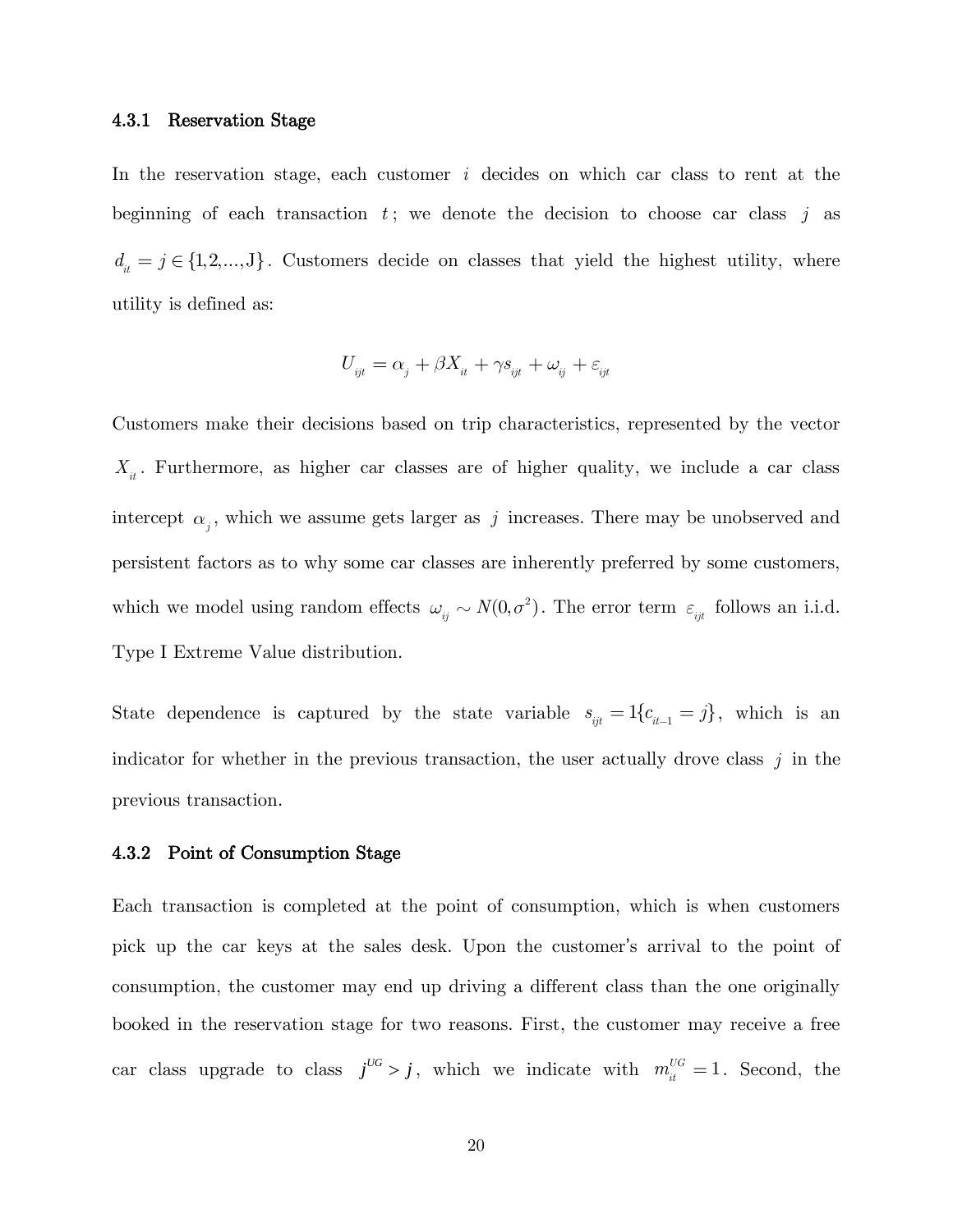customer may accept an upsold class  $j^{US} > j$ , which we indicate with  $m_{it}^{US} = 1$ . Therefore, the customer's past consumption can be expressed in a similar manner as our earlier Monte Carlo analysis:

$$
c_{i_{t-1}} = (1 - m_{i_{t-1}}^{UG})(1 - m_{i_{t-1}}^{US})d_{i_{t-1}} + m_{i_{t-1}}^{UG}j^{UG} + m_{i_{t-1}}^{US}j^{US}
$$

Based on this specification, it is clear that  $c_{i-1} \neq d_{i-1}$  is possible. This specification suggests potential endogeneity in the past consumption  $c_{i-1}$ . Elements that are endogenous include  $m_{it-1}^{UG}$  and  $m_{it-1}^{US}$ . To address this endogeneity issue, we employ a limited information maximum likelihood approach along the lines of Villas-Boas and Winer (1999).

The first source of endogeneity comes from upgrades, as the description of our data reveals that they may be targeted. One assumption we make here is that once customers receive a free class upgrade option, we assume that they accept doing so allows them to drive a higher quality car without paying a higher price. Therefore, we focus on modeling the firm's decision about whether or not to provide the free upgrade. Here, the latent payoff to the firm for providing an upgrade is defined as:

$$
\Pi_{_{it}} = \psi Z_{_{it}} + \eta_{_{it}}
$$

In addition to the user-trip characteristics that enter into a customer's utility, the latent payoff from initiating an upgrade incorporates the total number of check-outs and net supply. Both user characteristics and supply-side conditions are then included in the vector  $Z_{it}$ . The error term here is denoted by  $\eta_{it}$ , which we assume to follow an i.i.d. Type I Extreme Value distribution. We denote the distribution for  $\eta_{it}$  that rationalizes  $m_{it}^{UG} = 1$  as  $f(\eta_{it})$ .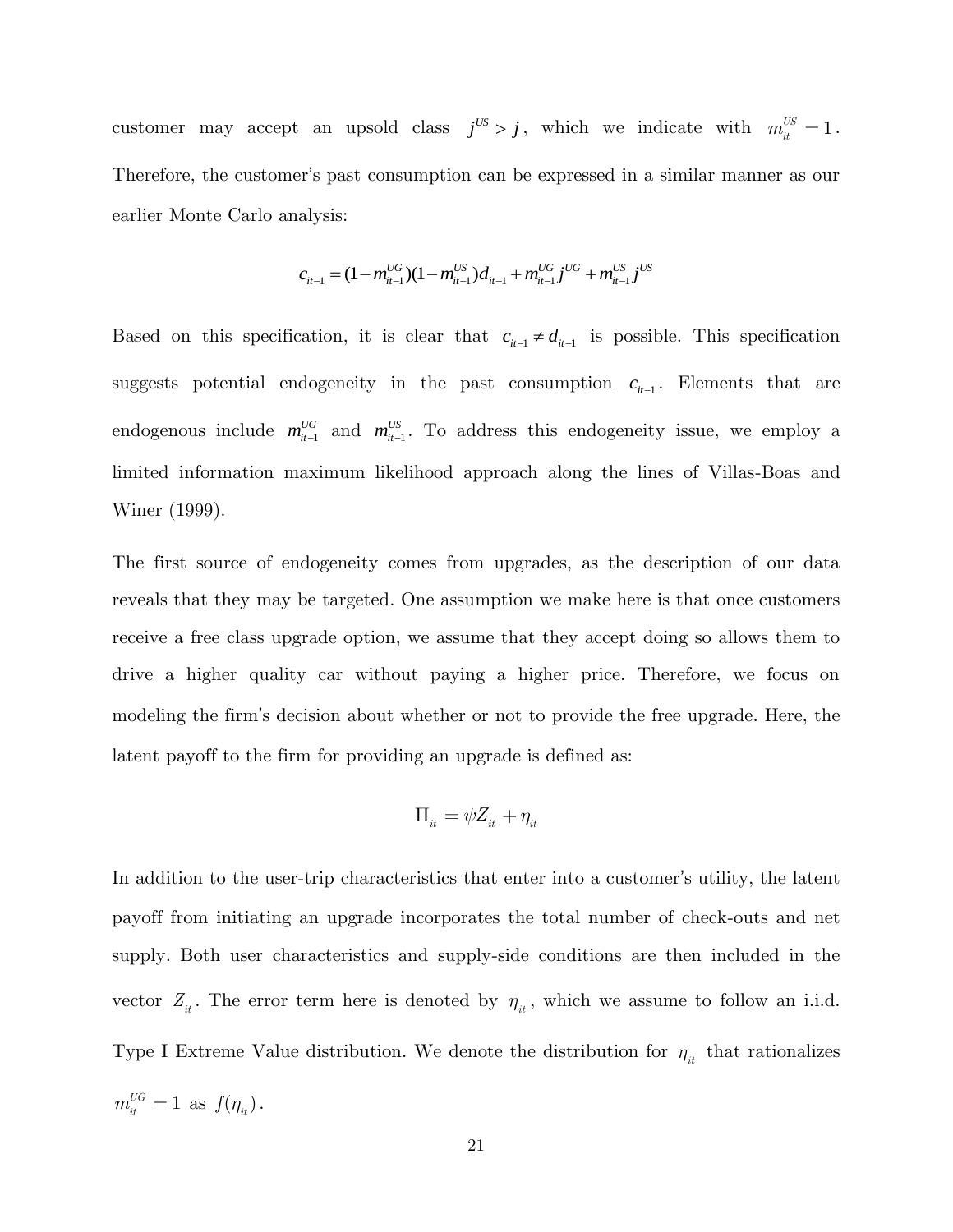The second source of endogeneity comes from upsells. Based on the institutional details from our empirical setting, we assume that some customers are presented with opportunities to be upsold. Sales representatives may induce customers to switch and pay for a higher class via some price discount, which we represent as  $\mu X_i$ . As certain types of customers appear more likely to receive and accept upsells, we allow the price discount benefit to be a function of observable user-trip characteristics. We now discuss how the distribution that rationalizes  $m_{it}^{US} = 1$  can be recovered. Note that at the reservation stage, class *j* was chosen over class  $j^{US}$  as  $U_{ijt} > U_{ij^{US}t}$ ; but at the point of consumption, the sales agent's marketing efforts may lead to  $U_{\text{obs}}^{US}$  $U_{ij}^{US} > U_{ijt}$  where:

$$
U_{ij^{US}t}^{US} = \mu X_{it} + \alpha_{j^{US}} + \beta X_{it} + \gamma s_{ij^{US}t} + \omega_{ij^{US}} + \varepsilon_{ij^{US}t}
$$

Notice here that the main difference between  $U_{\text{obs}}^{\text{US}}$  $U_{ij}^{US}$  and  $U_{ij}^{US}$  is the term  $\mu X_{it}$ . Thus,  $m_{it}^{US} = 1$  would hold provided that the condition  $U_{it}^{US}$ 

$$
=1 \text{ would hold provided that the condition } U_{ij^{US}t}^{US}>U_{ijt} \text{ is satisfied:}
$$
  

$$
U_{ij^{US}t}^{US}-U_{ijt}=\mu X_{it}+(\alpha_{j^{US}}-\alpha_j)+\gamma(s_{ij^{US}t-1}-s_{ijt-1})+(\omega_{ij^{US}}-\omega_{ij})+(\varepsilon_{ij^{US}t}-\varepsilon_{ijt})>0
$$

#### 4.3.3 Econometric Specification

With the consumer choice model, along with the data generating processes for upgrading and upselling decisions, we can now specify the likelihood for structural

estimation. The likelihood function is therefore written as:  
\n
$$
L(\{\alpha_j\}_{\forall j}, \beta, \gamma, \sigma, \psi, \mu)
$$
\n
$$
= \prod_{t=1}^T \prod_{j=1}^J \prod_{\forall j^{US}>j} f(\eta_{it}) \int \{f(\varepsilon_{ijt}, \varepsilon_{ij^{US}t} \mid \omega_{ij}, \omega_{ij^{US}}) g(d_{_{it}} \mid \eta_{_{it}}, \varepsilon_{ij^{US}t}, \omega_{_{ij}}) \} d\omega_{ij} d\omega_{ij^{US}}
$$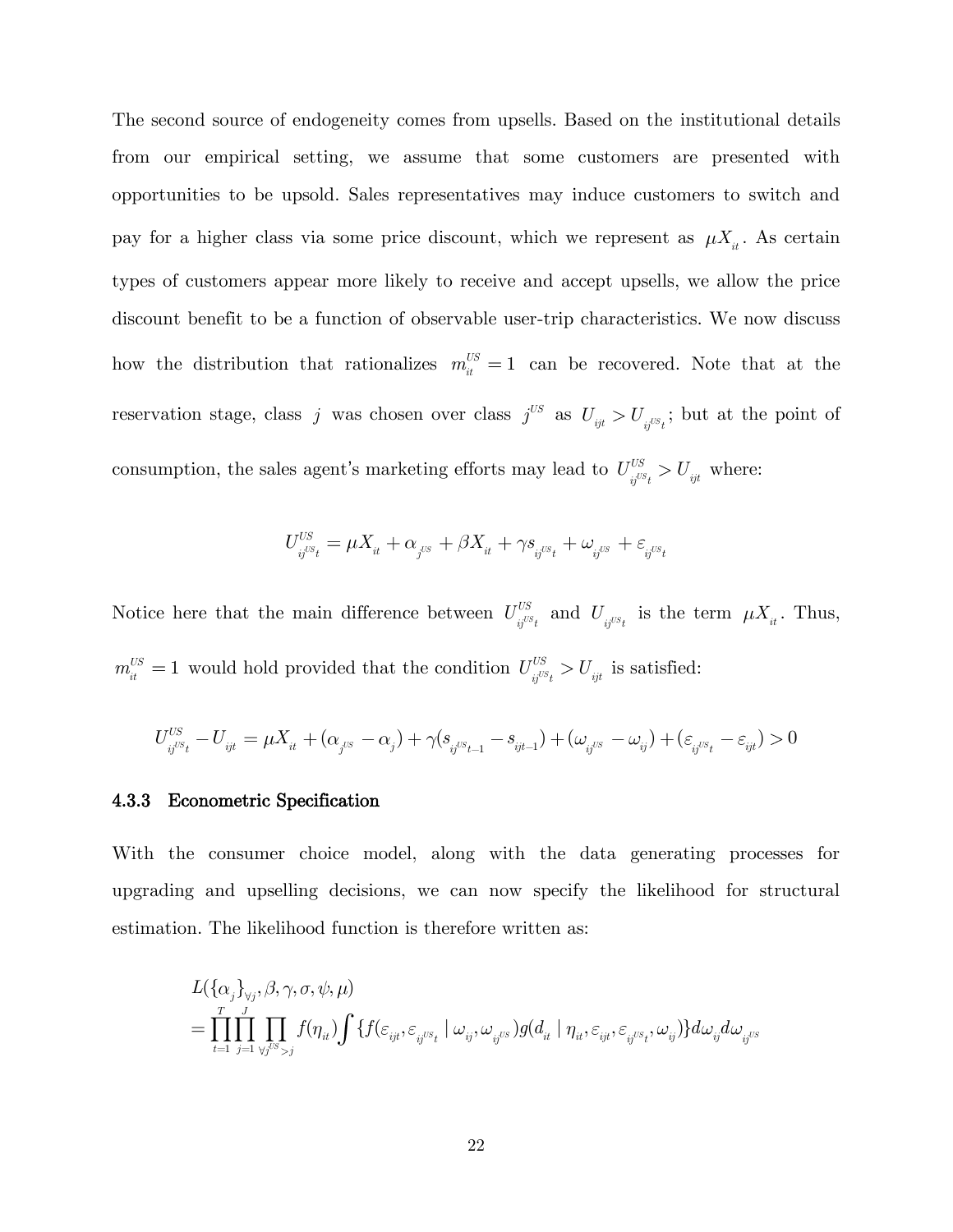The term  $f(\varepsilon_{ijt}, \varepsilon_{ij^{US_t}} | \omega_{ij}, \omega_{ij^{US}})$  is the joint probability density function implied by the upsell acceptance decisions by customers. This joint probability density function is conditional on unobserved heterogeneity as a customer ultimately decides whether or not to accept the upsell. Finally, the car class choice decision is captured by  $g(d_{it} | \eta_{it}, \varepsilon_{ijl}, \varepsilon_{ij}^{U_{st}}, \omega_{ij}),$  which can be written as:

$$
\begin{aligned} &g(d_{_{it}} \mid \eta_{_{it}}, \varepsilon_{_{ij} \nu s_t}, \omega_{_{ij}}) \\ &= \prod_i \frac{\exp(\alpha_{_j} + \beta X_{_{it}} + \gamma s_{_{ijt}} + \omega_{_{ij}} + \varepsilon_{_{ijt}})}{\sum_k \exp(\alpha_{_k} + \beta X_{_{it}} + \gamma s_{_{ikt}} + \omega_{_{ik}} + \varepsilon_{_{ikt}})} \end{aligned}
$$

To estimate the likelihood, we turn to simulated maximum likelihood (SML), which allows us to integrate out the unobserved heterogeneity terms.

#### 4.4 Main Estimates

Given the model above, we consider two different specifications. To highlight the importance of variation in past upgrades, we compare the state dependence estimates across two samples: (1) the entire sample of transactions and (2) sub-sample of observations that exclude customers who received two or more free upgrades previously.

<span id="page-23-0"></span>

|                                     | Full sample     |         | Sub-sample |         |
|-------------------------------------|-----------------|---------|------------|---------|
|                                     | SE.<br>Estimate |         | Estimate   | SE.     |
| State dependence ( $\gamma$ )       | $0.620***$      | (0.144) | $2.249***$ | (1.021) |
| Unobserved heterogeneity ( $\sigma$ | $0.932***$      | (0.120) | $0.935***$ | (0.225) |
| Controls                            | Yes             |         | Yes        |         |
| Random effects                      | Yes             |         | Yes        |         |
| Observations                        | 96209           |         | 47035      |         |

Table 6 Key Estimates from the Structural Model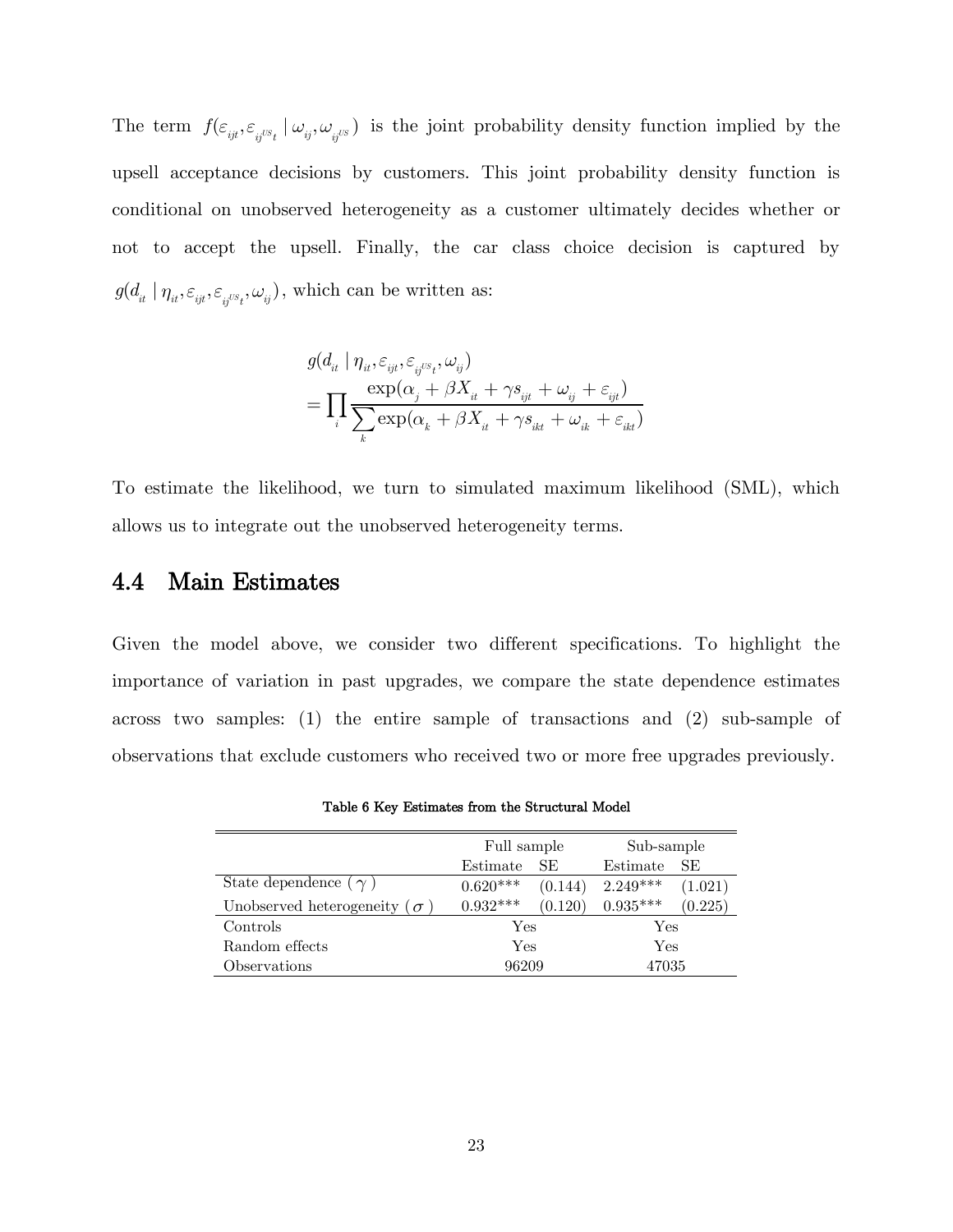[Table 6](#page-23-0) highlights the estimated state dependence and heterogeneity parameters.<sup>20</sup> In both cases, unobserved heterogeneity is present and the estimated variance for unobserved heterogeneity is similar. However, the structural state dependence effects are exaggerated when we exclude customers who received two or more free upgrades. These empirical results are consistent with our earlier Monte Carlo analysis, as inferred state dependence decreases (towards the true value) with the frequency of choice-consumption mismatches.

#### 4.5 Economic Value of a Free Upgrade Policy

In this section, we evaluate the effectiveness of free upgrades as a promotional tool. The presence of state dependence implies that policies such as free upgrades or samples may have carry-over effects over time. Furthermore, we investigate the extent to which our evaluation of free upgrade policies is affected by biases in inferred state dependence.

For this analysis, we pick the most frequently booked class 3, and offer free upgrades to all customers who pick that class. Upgraded customers then have the opportunity to drive a class that is one level up, so the upgraded class would be 4. Given this promotion policy, we simulate the customer car class choice behavior in subsequent purchases. Combined with average prices for each car class, the simulated decisions under the various scenarios are then used to construct simulated revenues across classes.

With the counterfactual upgrade policy, we then compare the revenues without the free upgrades, to the revenues with free upgrades. Intuitively, one would expect the introduction of free upgrades would increase the revenue for class 4, while at the same time, decrease the revenue for class 3.

We then repeat this analysis using fitted model based on the sub-sample of observations which exclude customers who received upgrades in the past. Note that for comparability

 $\overline{\phantom{a}}$  $20$  We refer the reader to the Appendix for a full set of estimates.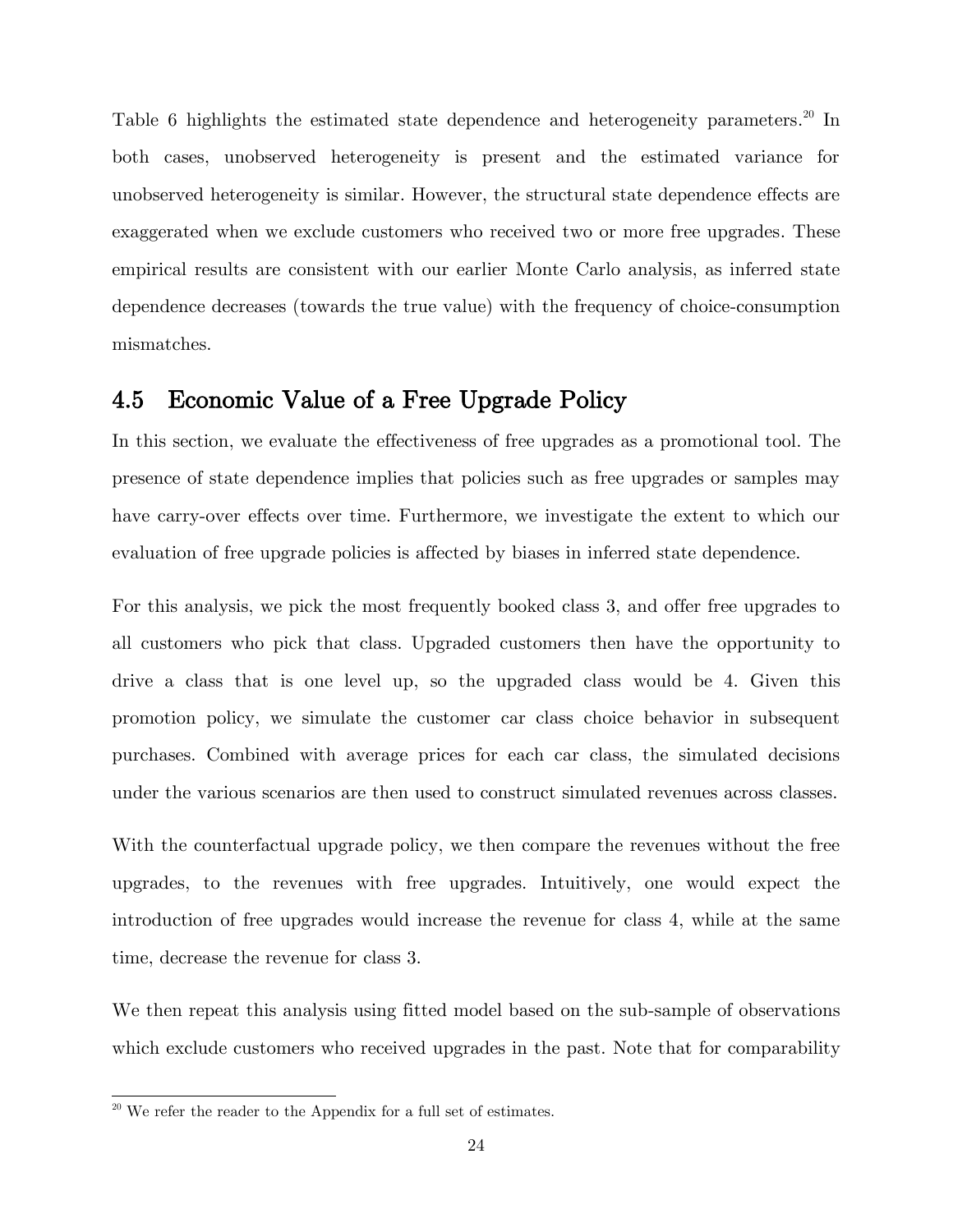between the simulations based on full sample and sub-sample estimates, we use the same number of customers when performing these simulations. [Table 7](#page-25-0) highlights the main findings from these counterfactual simulations. The first two columns compare the revenue across scenarios without and with free upgrades using the fitted model, while the latter two columns compare the revenue across scenarios without and with free upgrades using the fitted based on the sub-sample that excludes customers that received two or more upgrades in the past. Although we do not have data on cost, policies that shift customers towards the higher classes are presumed to be profitable, as margins are most likely larger for the higher classes. Therefore, a free upgrade campaign may be profitable via its ability to induce inertial choices towards more profitable car classes.

<span id="page-25-0"></span>

|                  | Full sample | Sub-sample |            |           |
|------------------|-------------|------------|------------|-----------|
| Class            | No upgrade  | Upgrade    | No upgrade | Upgrade   |
| 1                | \$17,202    | \$17,871   | \$17,477   | \$19,123  |
| $\overline{2}$   | \$75,556    | \$78,344   | \$68,544   | \$73,646  |
| 3                | \$243,450   | \$220,760  | \$240,300  | \$178,240 |
| $\overline{4}$   | \$46,213    | \$56,387   | \$41,935   | \$83,896  |
| 5                | \$1,117     | \$1,158    | \$698      | \$744     |
| 6                | \$223,830   | \$230,850  | \$253,940  | \$266,280 |
| 7                | \$9,176     | \$9,521    | \$6,744    | \$7,217   |
| 8                | \$849       | \$874      | \$643      | \$694     |
| $\boldsymbol{9}$ | \$5,743     | \$5,967    | \$3,306    | $\$3,555$ |
| 11               | \$1,405     | \$1,460    | \$1,201    | \$1,295   |
| 12               | \$39,665    | \$41,078   | \$32,770   | \$34,624  |
| 13               | \$825       | \$851      | $\$41$     | \$42      |
| 14               | \$585       | $\$613$    | \$15       | \$16      |
| 16               | \$1,516     | \$1,569    | \$1,193    | \$1,286   |
| 17               | \$27,586    | \$28,537   | \$28,565   | \$30,002  |
| 18               | \$18,844    | \$19,517   | \$18,470   | \$19,790  |
| 19               | \$1,617     | \$1,672    | \$1,403    | \$1,498   |
| 20               | \$12,462    | \$12,931   | \$10,371   | \$11,115  |
| 21               | \$2,572     | \$2,666    | \$1,292    | \$1,391   |
| 22               | \$807       | \$843      | \$642      | \$697     |
| 23               | \$635       | \$657      | \$179      | \$191     |
| 24               | \$730       | \$757      | \$870      | \$942     |
| Total            | \$732,384   | \$734,884  | \$730,599  | \$736,283 |

Table 7 Economic Value of Providing Free Upgrades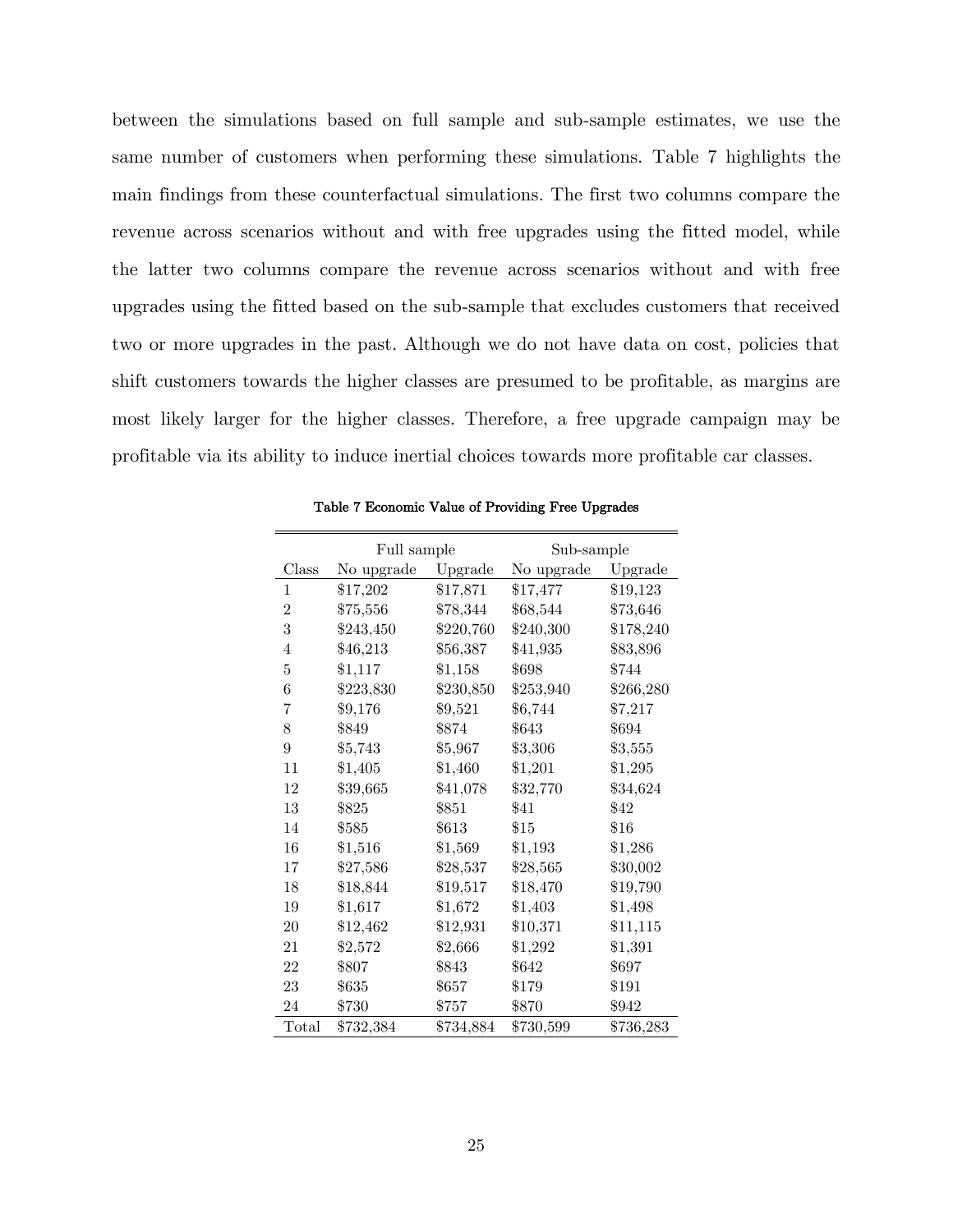As expected, revenue increases for classes 4 after the free upgrade policy, while revenues decrease for classes 3. Furthermore, [Figure 5](#page-26-0) shows that the free upgrade policy may have positive effects that carry into non-promoted classes. The reason we see such patterns is that by upgrading customers who originally picked 3 to car class 4, the policy effectively lowers the latent utility for 3 via the state dependence effect. Although most customers will be drawn to the upgraded class 4 in subsequent transactions due to state dependence, there remains a subset of them who will choose alternative classes in light of the lowered utility from consuming 3. For instance, one subset may consist of customers who originally picked class 3, but switch into classes 1 and 2 after being upgraded class 4. Alternatively, another subset may include those who switch into car classes even higher than 4, such as 6. The car rental company would benefit more from the latter subset of customers, as opposed to the former group. Notice however that the extent to which the free upgrade policy spills into other classes approaches zero as these classes move further away from 3.

<span id="page-26-0"></span>



When we compare these results with those generated using the fitted model based on the sub-sample, we see that the economic benefit of free upgrades is larger in terms of revenue share gains for the higher end class 4. The increase in revenue for the upgraded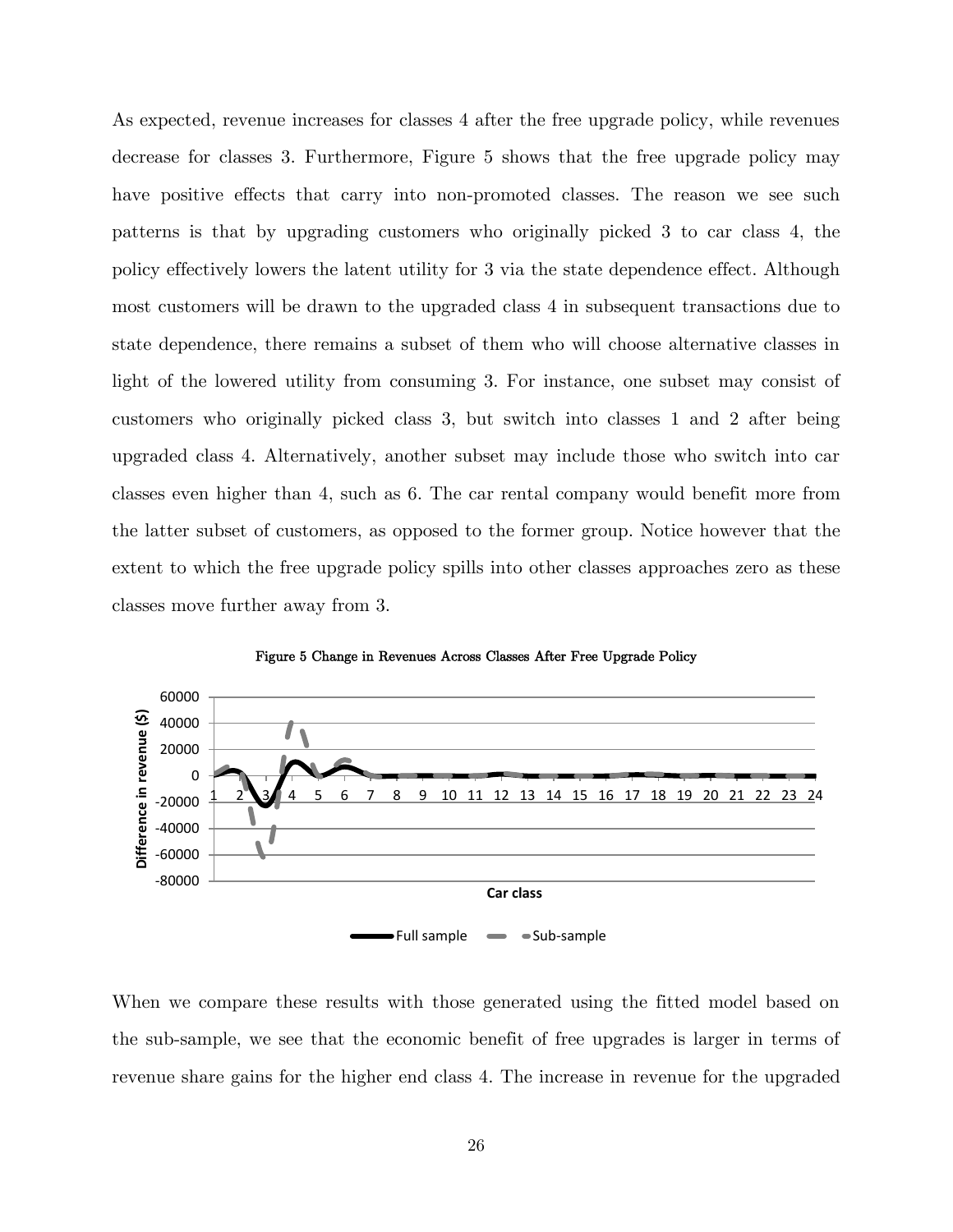class is noticeably larger than that obtained from our analysis using the full sample. This finding leads us to believe that the exclusion of choice-consumption mismatch data may result in overly optimistic assessments about the tangible benefits of free upgrade campaigns. Ultimately, these overoptimistic forecasts would lead us to pursue more promotional campaigns (that are costly) than truly warranted.

## 5 Conclusion

We introduce a new empirical strategy for identifying structural state dependence that exploits mismatches between choice and consumption. These mismatches help us (partially) break the correlation between past consumption and unobserved preferences, and will ultimately facilitate more optimal dynamic marketing strategies. In our Monte Carlo analysis, we demonstrate that in simulated datasets where free upgrades are frequently offered to customers, the bias in inferred state dependence can be reduced almost entirely. In contrast, existing approaches using choice set variation via price discounts is not very effective in eliminating the bias.

To apply our identification method, we estimate state dependence using data on repeat transactions from the car rental service industry. Free upgrades happen very frequently in the data, and are correlated with supply-side conditions pertaining to inventory. Such institutional features provide us an ideal environment to study and exploit mismatches between choice and consumption.

Two main results emerge from this empirical analysis. First, we confirm the presence of state dependence in a simple multinomial choice model that allows for unobserved customer-level random effects. Second, we show that inferred state dependence may be overstated if variation in past free upgrades is ignored. The second result allows us to conclude that unobserved heterogeneity is a relevant issue, and that free upgrades can serve to reduce the positive bias in inferred state dependence; thereby confirming our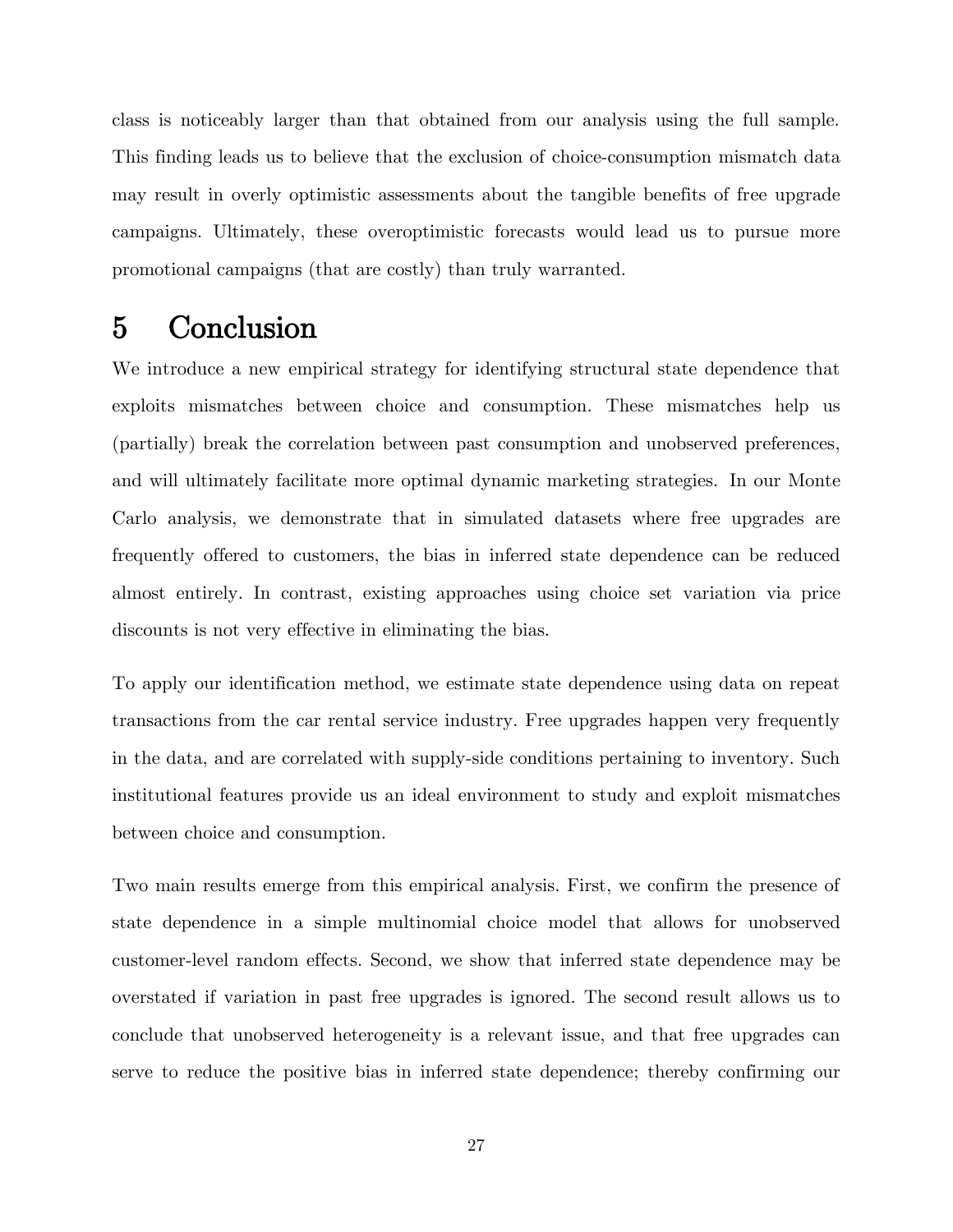results from Monte Carlo analysis that state dependence is exaggerated in the absence of exclusion restrictions obtained through mismatches between choice and consumption.

Counterfactual analysis using the estimated model illustrate that the estimated level of state dependence has significant marginal effects on subsequent purchasing decisions. Furthermore, the same analysis using a sub-sample of observations that exclude users who received upgrades yields overstated effects, confirming the managerial importance of correctly disentangling state dependence and heterogeneity. Finally, we show that free upgrade campaigns can have long-run benefits; such campaigns shift purchases towards upgraded higher-end cars higher margins over the long term. But when choiceconsumption mismatches are omitted in estimation of state dependence, the projections of increase in revenue shares of promoted higher-end classes are overstated.

From a practical standpoint, our new method for disentangling state dependence and unobserved heterogeneity can be applied to a variety of settings for which researchers can record as data, stated choices and actual consumption. For example, if we are using data from the service industry, we would need to know which option is reserved, and which option is actually experienced at the point of consumption. If instead we are using data from online retail, we would record which items are purchased, in addition to which items are actually delivered. Furthermore, our identification approach opens the door to experimentation strategies for managers as a means to more accurately estimate demand systems with state dependence by randomly selecting customers for free service upgrades or product switches upon shipment. Ultimately, the more accurate inferences about state dependence will not only improve dynamic advertising, marketing mix, pricing, promotion, and targeting strategies, but also provide more accurate predictions of the rate of returns from such strategies.

28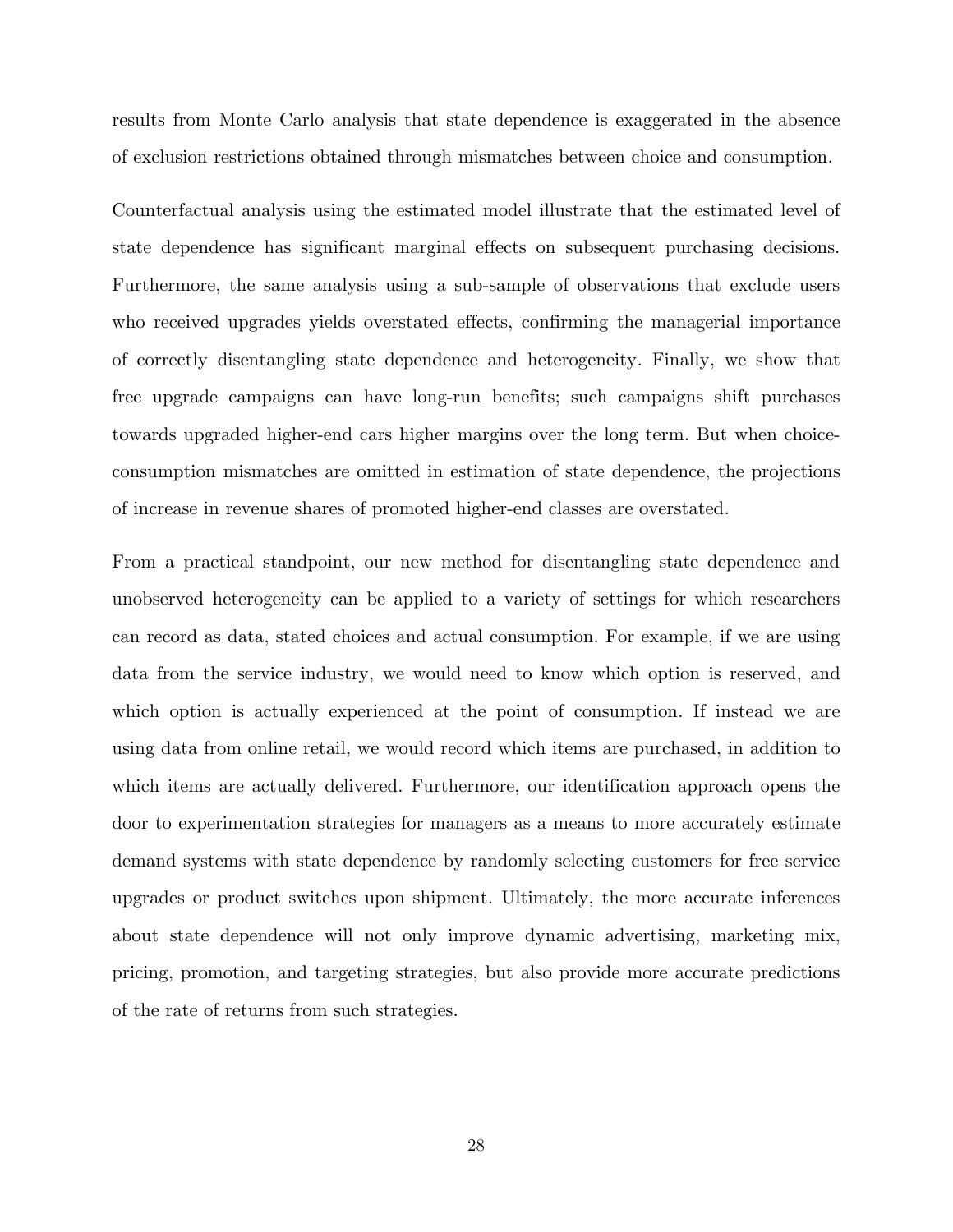## References

Ackerberg, D. 2003. Advertising, Learning, and Consumer Choice in Experience Good Markets: An Empirical Examination. International Economic Review 44, 1007-1040.

Anupindi, R., Dada, M., and Gupta, S. 1998. Estimation of Consumer Demand with Stock-Out Based Substitution: An Application to Vending Machine Products. Marketing Science 17, 408-423.

Arcidiacono, P., Khwaja, A., and Ouyang, L. 2012. Habit Persistence and Teen Sex: Could Increased Access to Contraception Have Unintended Consequences for Teen Pregnancies? Journal of Business & Economic Statistics 30, 312-325.

Barone, G., Felici, R., and Pagnini, M. 2011. Switching costs in local credit markets. International Journal of Industrial Organization 29, 694-704.

Bawa, K., and Shoemaker, R. 2004. The Effects of Free Sample Promotions on Incremental Brand Sales. *Marketing Science* 23, 345-363.

Biewen, M. 2009. Measuring State Dependence in Individual Poverty Histories when there is Feedback to Employment Status and Household Composition. Journal of Applied Econometrics 24, 1095-1116.

Biyalogorsky et. al. 1999. Research Note: Overselling with Opportunistic Cancellations. Marketing Science 18, 605-610.

Biyalogorksy et. al. 2005. The Economics of Service Upgrades. Journal of Service Research 7, 234-244.

Bruno, H., and Vilcassim, N. 2008. Structural Estimation with Varying Product Availability. Marketing Science 27, 1126-1131.

Cabral, L. 2012. Lock in and switch: Asymmetric information and new product diffusion. Quantitative Marketing and Economics 10, 375-392.

Che, H., Sudhir, K., and Seetharaman, P.B. 2007. Bounded Rationality in Pricing Under State-Dependent Demand: Do Firms Look Ahead, and if So, How Far? Journal of Marketing Research 44, 434-449.

Chintagunta, P. 1998. Inertia and Variety Seeking in a Model of Brand-Purchase Timing. Marketing Science 17, 253-270.

Chintagunta, P. 1999. Variety Seeking, Purchase Timing, and the "Lighting Bolt" Brand Choice Model. Management Science 45, 486-498.

Coelli, M., Green, D., and Warburton, W. Breaking the cycle? The effect of education on welfare receipt among children of welfare recipients. Journal of Public Economics 91, 1369-1398.

Collier, J. and Bienstock, C. 2006a. How Do Customers Judge Quality in an E-tailer. MIT Sloan Management Review 48, 35-40.

Collier, J. and Bienstock, C. 2006b. Measuring Service Quality in E-Retailing. Journal of Service Research 8, 260-275.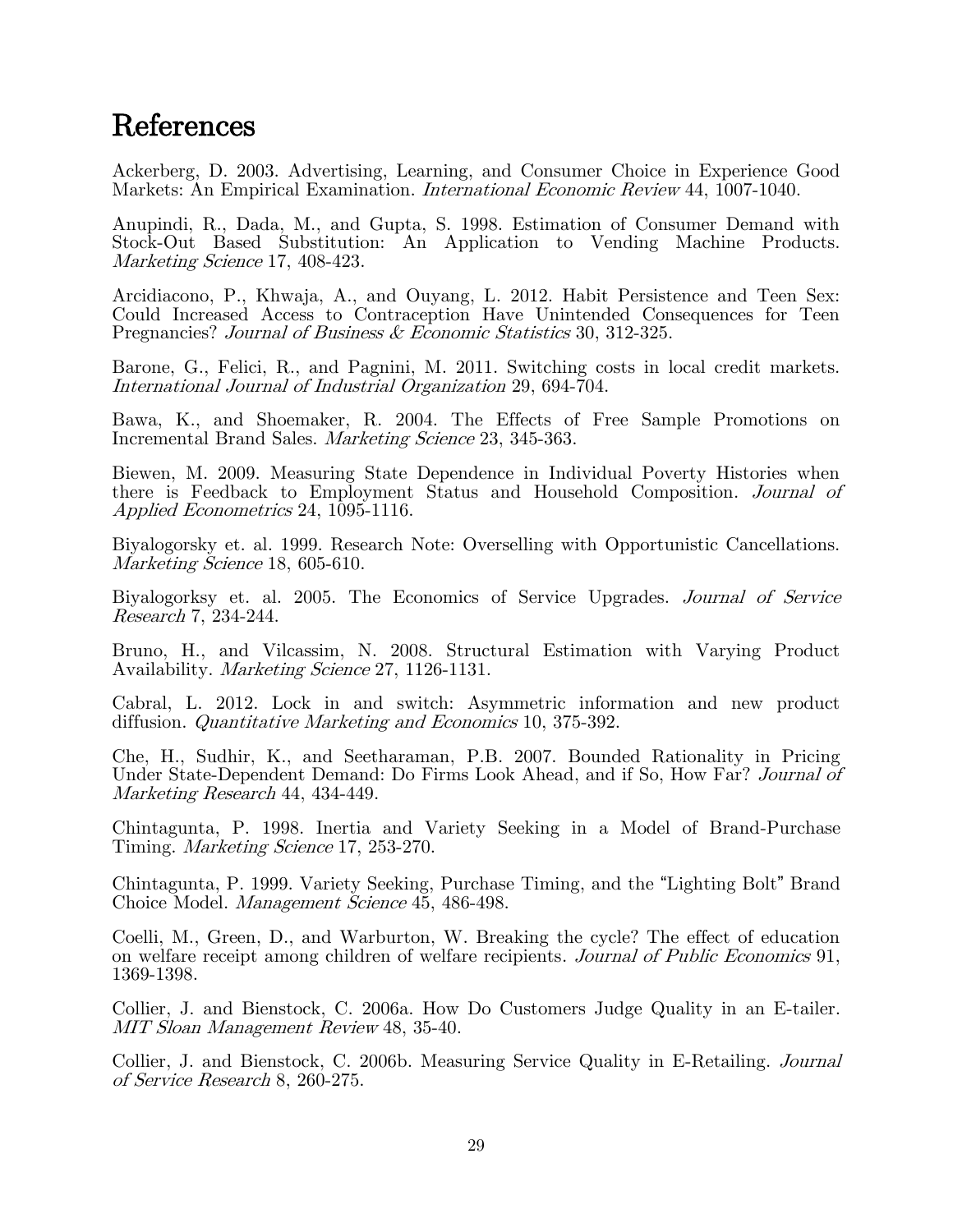Conlon, C. and Mortimer, J. 2010. Effects of Product Availability: Experimental Evidence. NBER Working Paper No 16506.

Conlon, C. and Mortimer, J. 2013. Demand Estimation Under Incomplete Product Availability. American Economic Journal: Microeconomics 5, 1-30.

Cosguner, K., Chan, T., and Seetharaman, P.B. 2012. A Structural Econometric Model of Dynamic Manufacturer Pricing: A Case Study of the Cola Market. Working paper, Washington University of St. Louis.

Diels, J., Wiebach, N., and Hildebrandt, L. 2013. The impact of promotions on consumer choices and preferences in out-of-stock situations. Journal of Retailing and Consumer Services 20, 587-598.

Dube et. al. 2008. Category Pricing with State-Dependent Utility. *Marketing Science* 27, 417-429.

Dube, J-P., Hitsch, G., and Manchanda, P. 2005. An Empirical Model of Advertising Dynamics. Quantitative Marketing and Economics 3, 107-144.

Dube, J-P., Hitsch, G., and Rossi, P. 2009. Do Switching Costs Make Markets Less Competitive? Journal of Marketing Research 46, 435-445.

Dube, J-P., Hitsch, G., and Rossi, P. 2010. State dependence and alternative explanations for consumer inertia. RAND Journal of Economics 41, 417-445.

Erdem, T., and Keane, M. 1996. Decision-making Under Uncertainty: Capturing Dynamic Brand Choice Processes in Turbulent Consumer Goods Markets. Marketing Science 15, 1-20.

Erdem, T., and Sun, B. 2001. Testing for Choice Dynamics in Panel Data. *Journal of* Economics & Business Statistics 19, 142-152.

Freedman, S., Kearney, M., and Lederman, M. 2012. Product Recalls, Imperfect Information, and Spillover Effects: Lessons from the Consumer Response to the 2007 Toy Recalls. Review of Economics and Statistics 94, 499-516.

Freimer, M., and Horsky, D. 2012. Periodic Advertising Pulsing in a Competitive Market. *Marketing Science* 31, 637-648.

Freimer, M., and Horsky, D. 2008. Try It, You Will Like It – Does Consumer Learning Lead to Competitive Price Promotions? Marketing Science 27, 796-810.

Fink, A., and Reiners, T. 2006. Modeling and solving the short-term car rental logistics problem. Transportation Research Part E 42, 272-292.

Giarda, E. 2013. Persistency of financial distress amongst Italian households: Evidence from dynamic models for binary panel data. Journal of Banking & Finance 37, 3425- 3434.

Goldfarb, A. 2006a. State dependence at internet portals. Journal of Economics and Management Strategy 15, 317-352.

Goldfarb, A. 2006b. The medium-term effects of unavailability. *Quantitative Marketing* and Economics 4, 143-171.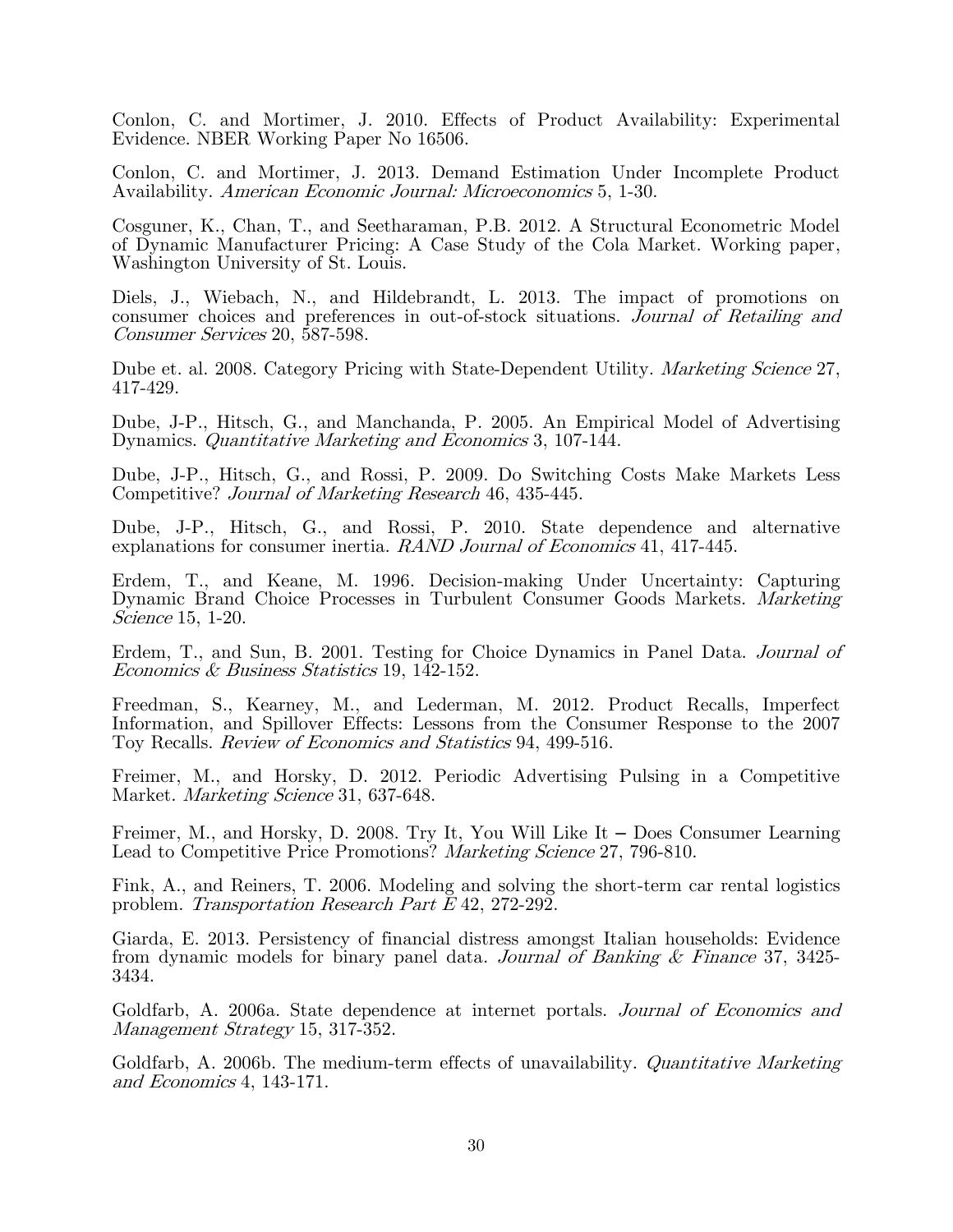Greenstein, S. 1993. Did Installed Base Give an Incumbent any (Measurable) Advantages in Federal Computer Procurement? RAND Journal of Economics 24, 19-39.

Gregg, D. and Scott, J. 2008. A Typology of Complaints About eBay Sellers. Communications of the ACM 51, 69-74.

Gupta, S., Chintagunta, P., and Wittink, D. 1997. Household heterogeneity and state dependence in a model of purchase strings: Empirical results and managerial implications. International Journal of Research in Marketing 14, 341-357.

Halbheer et. al. 2013. Choosing a Digital Content Strategy: How Much Should be Free? International Journal of Research in Marketing, forthcoming.

Handel, B. 2013. Adverse Selection and Inertia in Health Insurance Markets: When Nudging Hurts. American Economic Review 103, 2643-2682.

Haunschild, P., and Rhee, M. 2004. The Role of Volition in Organizational Learning: The Case of Automotive Product Recalls. Management Science 50, 1545-1560.

Heckman, J.J. "Heterogeneity and State Dependence." In Sherwin Rose, ed., NBER Studies in Labor Markets. University of Chicago Press, 1981.

Israel, M. 2005a. Tenure Dependence in Consumer-Firm Relationships: An Empirical Analysis of Consumer Departures from Automobile Insurance Firms. RAND Journal of Economics 36, 165-192.

Israel, M. 2005b. Services as Experience Goods: An Empirical Examination of Consumer Learning in Automobile Insurance. American Economic Review 95, 1444-1463.

Jing, X., and Lewis, M. 2011. Stockouts in Online Retailing. Journal of Marketing Research 48, 342-354.

Keane, M. 1997. Modeling Heterogeneity and State Dependence in Choice Behavior. Journal of Business & Economic Statistics 15, 310-327.

Liu, X., Derdenger, T., and Sun, B. 2013. An Empirical Analysis of Consumer Purchase Behavior of Base Products and Add-ons Given Compatibility Constraints. Working paper, CMU.

Mahajan, V., and Muller, E. 1986. Advertising Pulsing Policies for Generating Awareness for New Products. Marketing Science 5, 89-106.

Marsh, T., Schroeder, T., and Mintert, J. 2006. Impacts of meat product recalls on consumer demand in the USA. Applied Economics 36, 897-909.

McAlister, L. 1982. A dynamic attribute satiation model for choices made across time. Journal of Consumer Research 9, 141-150.

Naik, N., and Moore, M. 1996. Habit Formation and Intertemporal Substitution in Individual Food Consumption. Review of Economics and Statistics 78 321-328.

Osborne, M. 2011. Consumer learning, switching costs, and heterogeneity: A structural examination. Quantitative Marketing and Economics 9, 25-70.

Paulson, K. 2012. Identification of structural state dependence in brand choice panel data. Working paper, UCSD.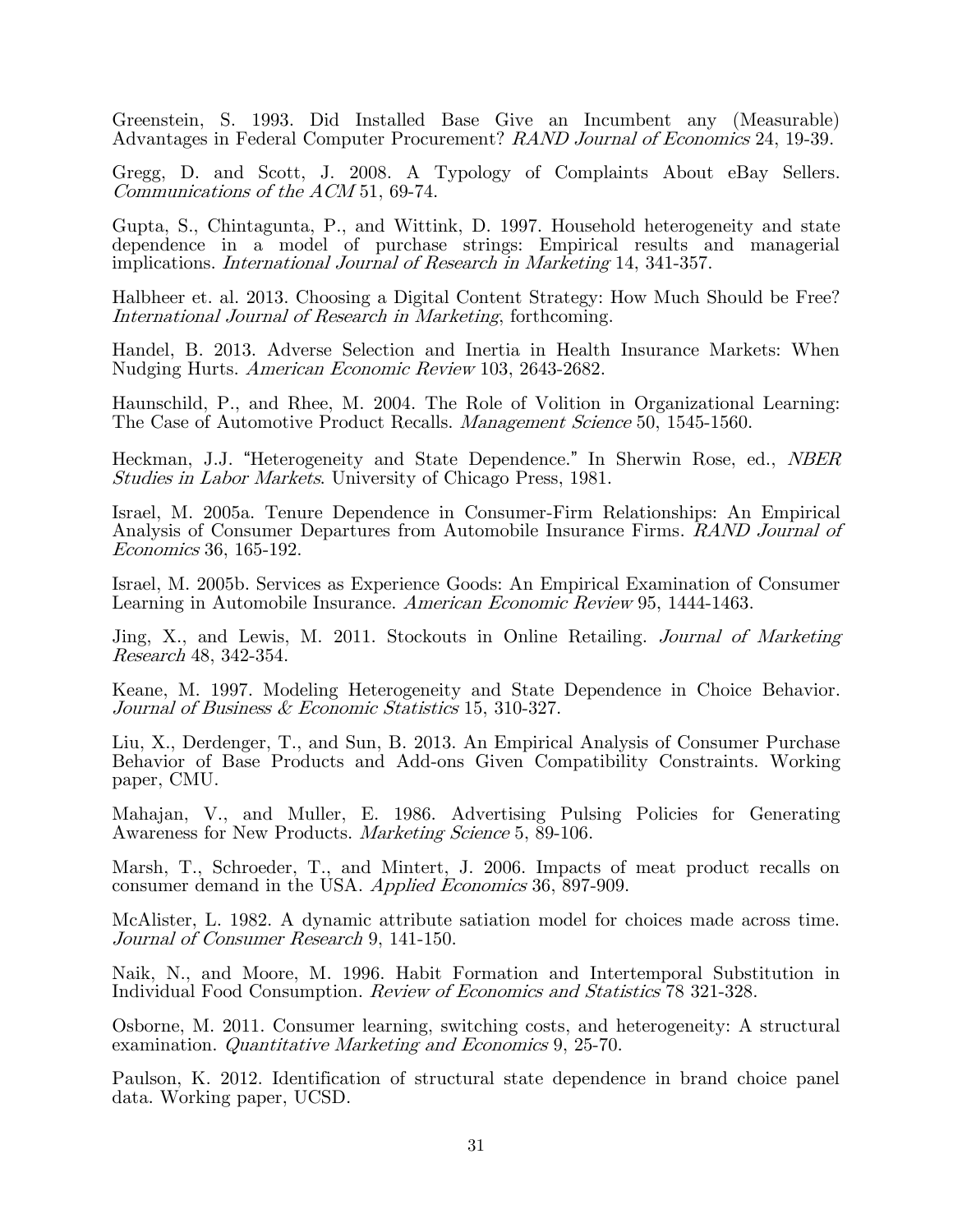Paulson, K. 2011. Using Conditioning Covariates to Identify the Dynamic Binary Choice Model. Working paper, UCSD.

Pauwels, K., and Weiss, A. 2008. Moving from Free to Fee: How Online Firms Market to Change Their Business Model Successfully. Journal of Marketing 72, 14-31.

Pavlidis, P., and Ellickson, P. 2012. Switching Costs and Market Power Under Umbrella Branding. Working paper, University of Rochester.

Prowse, V. 2012. Modeling Employment Dynamics with State Dependence and Unobserved Heterogeneity. Journal of Business & Economic Statistics 30, 411-431.

Scott, C. 1976. The Effects of Trial and Incentives on Repeat Purchase Behavior. Journal of Marketing Research 13, 263-269.

Seetharaman, P.B. 2004. Modeling Multiple Sources of State Dependence in Random Utility Models: A Distributed Lag Approach. Marketing Science 23, 263-271.

Shin, S., Misra, S., and Horsky, D. 2012. Disentangling Preferences and Learning in Brand Choice Models. *Marketing Science* 31, 115-137.

Terui, N., Ban, M., and Allenby, G. 2011. The Effect of Media Advertising on Brand Consideration and Choice. Marketing Science 30, 74-91.

Thomadsen, R. 2012. The Impact of Switching Stores on State Dependence in Brand Choice. Working paper, UCLA.

Vaidyanathan, G. and Devaraj, S. 2008. The role of quality in e-procurement performance: An empirical analysis. Journal of Operations Management 36, 407-425.

Van Heerde, H., Helsen, K., and Dekimpe, M. 2007. The Impact of Product-Harm Crisis on Marketing Effectiveness. Marketing Science 26, 230-245.

Villas-Boas, J.M., and Winer, R. 1999. Endogeneity in Brand Choice Models. Management Science 45, 1324-1338.

Wangenheim, F., and Bayon, T. 2007. Behavioral Consequences of Overbooking Service Capacity. Journal of Marketing 71, 36-47.